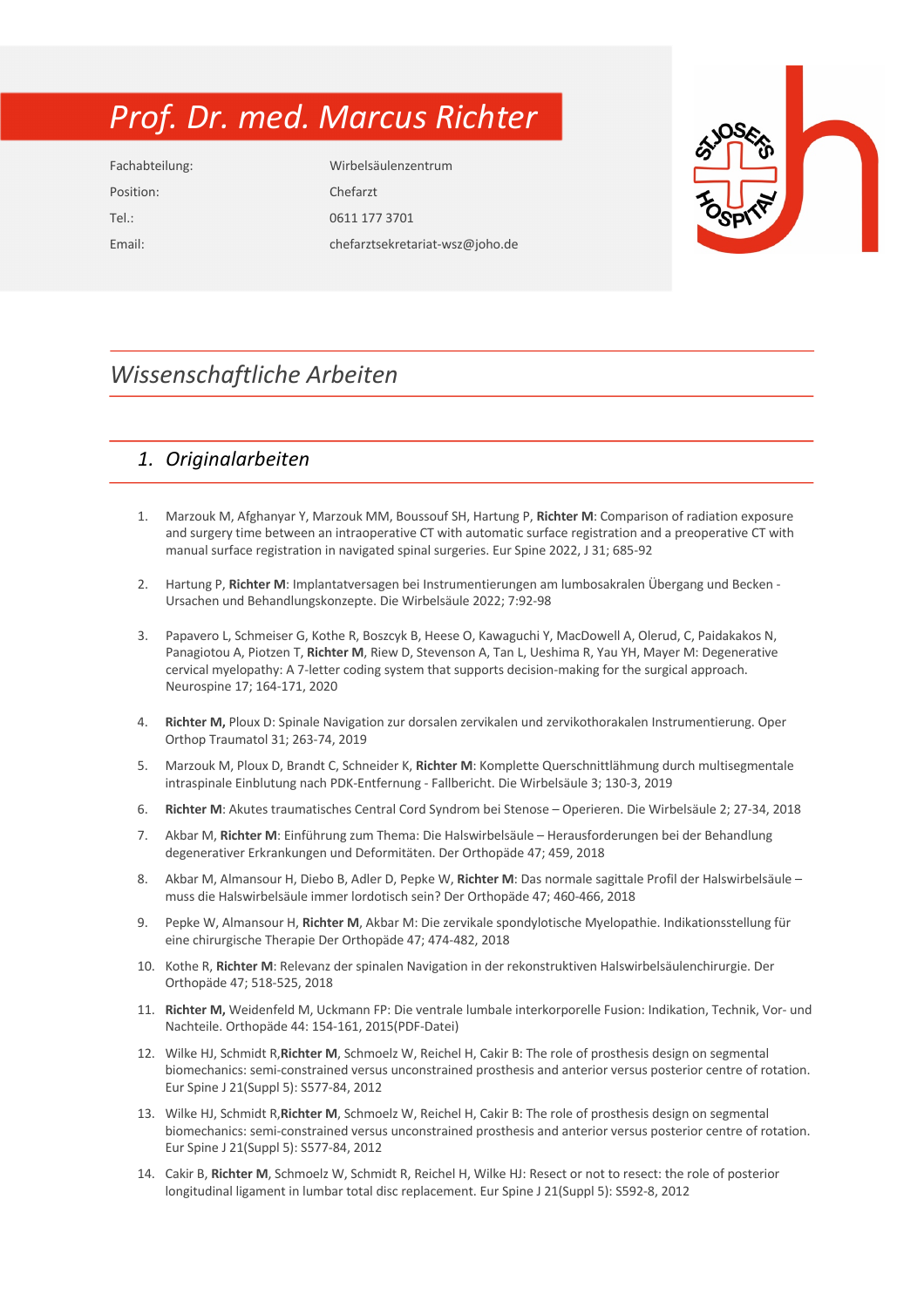- 15. Schütz U, Cakir B, Dreinhöfer C, **Richter M,** Koepp H: Diagnostic Value of Lumbar Facet Joint Injection: A Prospective Triple Cross-Over Study. PLoS ONE 6(11): e27991, 2011
- 16. Bullmann V, Schmoelz W, **Richter M**, Grathwohl C, Schulte TL: Revision of cannulated and perforated cementaugmented pedicle screws. A biomechanical study in human cadavers. Spine 35(19): E932-9, 2010
- 17. Cakir B, **Richter M**., Huch K, et al: Dynamic stabilization of the lumbar spine. Orthopedics 29:716-22, 2006
- 18. Pippan MC, **Richter M**.: Spinal Body Reconstruction in Osteoporosis. Eur J Trauma 32: 238-43, 2006
- 19. Cakir B, **Richter M.,** Käfer W, Wieser M, Puhl W, Schmidt R: Evaluation of the lumbar spine motion with dynamic x-ray: A reliability analysis. Spine 31: 1258-64, 2006(PDF-Datei)
- 20. Schmidt R, **Richter M.,** Gleichsner F, Geiger P, Puhl W, Cakir B: Posterior atlantoaxial three-point fixation: comparison of intraoperative performance between open and percutaneous technique. Arch Orthop Trauma Surg, 126 : 150-6, 2006
- 21. Cakir B, **Richter M**., Puhl W, Schmidt, R: Reliability of motion measurements after total disc replacement: the spike and the fin method. Eur Spine J, 15: 165-73, 2006(PDF-Datei)
- 22. **Richter M**., Cakir B, Schmidt R Cervical Pedicle Screws: Conventional Versus Computer-Assisted Placement of Cannulated Screws. Spine, 30 : 2280-7, 2005(PDF-Datei)
- 23. **Richter M**.: Dorsale Instrumentierung der Halswirbelsäule mit dem "neon occipito-cervical system" Teil 2: Zervikale und zervikothorakale Instrumentierung. Operat Orthop Traumatol 17 : 579-600, 2005(PDF-Datei)
- 24. Ulmar B, **Richter M**., Cakir B, Muche R, Puhl W, Huch K The Tokuhashi Score: Significant predictive value for the life expectancy of breats cancer patients with spinal metastasis. Spine 30: 2222-6, 2005(PDF-Datei)
- 25. Ulmar B, **Richter M**., Kelsch G, Cakir B, Puhl W, Huch K Distractable vertebral body replacement for the thoracic and lumbar spine. Acta Orthop Belg 71: 467-71, 2005(PDF-Datei)
- 26. Ulmar B, Cakir B, Huch K, Puhl W, **Richter M**.: Posterior stabilisation of a malignant cervico-thoracic vertebral bone defect. Acta Orthop Belg 71, 2005(PDF-Datei)
- 27. Ulmar B, **Richter M.**, Cakir B, Brunner A, Puhl W, Huch K: Chirurgische Behandlung und Prognosefaktoren von Wirbelsäulenmetastasen bei Mamma-Karzinom. Z Orthop 143:1-9, 2005(PDF-Datei)
- 28. Cakir B, Ulmar B, Schmidt R, Kelsch G, Geiger P, Mehrkens H-H, Puhl W, **Richter M**.: Efficacy and cost effectiveness of harmonic scalpel compared with electrocautery in posterior instrumentation of the spine. Eur Spine J, 15 : 48- 54, 2006(PDF-Datei)
- 29. Cakir B, **Richter M.,** Käfer W, Puhl W, Schmidt R: the impact of total lumbar disc replacement on segm ental and total lumbar lordosis. Clinical Biomechanics, 20 : 357-64, 2005(PDF-Datei)
- 30. Schmidt R, Cakir B, Mattes T, Wegener M, Puhl W, **Richter M.:** Cement leakage during vertebroplasty: an underestimated problem? Eur Spine J 14: 466-73, 2005(PDF-Datei)
- 31. Schmidt R**, Richter M**., Claes L, Puhl W, Wilke H-J: Limitations of the cervical porcine spine in evaluating spinal implants in comparison to human cervical spinal segments; A biomechanical in-vitro comparison of porcine and human cervical spine specimens with different instrumentation techniques. Spine 30: 1275-82, 2005(PDF-Datei)
- 32. Schmidt R, **Richter M.**, Puhl W, Cakir B: Der diabetische Muskelinfarkt: Ein orthopädisches Krankheitsbild? Der Orthopäde, 34 : 212-7, 2005
- 33. Schmidt R, **Richter M**., Puhl W, Cakir B: Vertebroplastie Grundlagen, Indikationen und Technik. Zentralblatt für Chirurgie, 130 : 476-84, 2005
- 34. Huch K, Cakir B, Ulmar B, Puhl W, **Richter M**.: Prognose, operative Therapie und Verlauf bei zervikalen und hochthorakalen Tumorosteolysen. Z Orthop, 143 : 1-6, 2005(PDF-Datei)
- 35. Käfer W, Cakir B, **Richter M**.: Osteoarthritis A rare indication for atlanto-axial fusion. Report of a clinical case and review of the literature. Acta Orthop Belg, 70 : 380-5, 2004(PDF-Datei)
- 36. Schmidt R, Wilke H-J, Claes L, Puhl W, **Richter M**.: Effect of constrained posterior screw and rod systems for primary stability: Biomechanical in vitro comparisons of various instrumentations in a single-level corporectomy model. Eur Spine J 14:372-80, 2005(PDF-Datei)
- 37. Ulmar B, Cakir B, Huch K, Puhl W, **Richter M**.: Wirbelkörperersatz durch expandierbare Titan-Cages. Z Orthop, 142 : 449-55, 2005(PDF-Datei)
- 38. **Richter M.,** Mattes T, Cakir B: Computer assisted posterior instrumentation of the cervical and cervico-thoracic spine. Eur Spine J 13: 50-9, 2004(PDF-Datei)
- 39. Cakir B, Schmidt R, Huch K, Puhl W, **Richter M**.: Sagittales Alignement und segmentale Beweglichkeit nach endoprothetischer Versorgung lumbaler Bewegungssegmente. Z Orthop 142:1-7, 2004(PDF-Datei)
- 40. Huch K, Cakir B, Dreinhöfer K, Puhl W, **Richter M**.: A new dorsal modular fixation device allows a modified approach in cervical and cervico-thoracic neoplastic lesions. Eur Spine J 13: 222-8, 2004(PDF-Datei)
- 41. Koepp H, **Richter M**.: Cervical Spine Surgery in the German DRG System. Backup 1: 10-2, 2004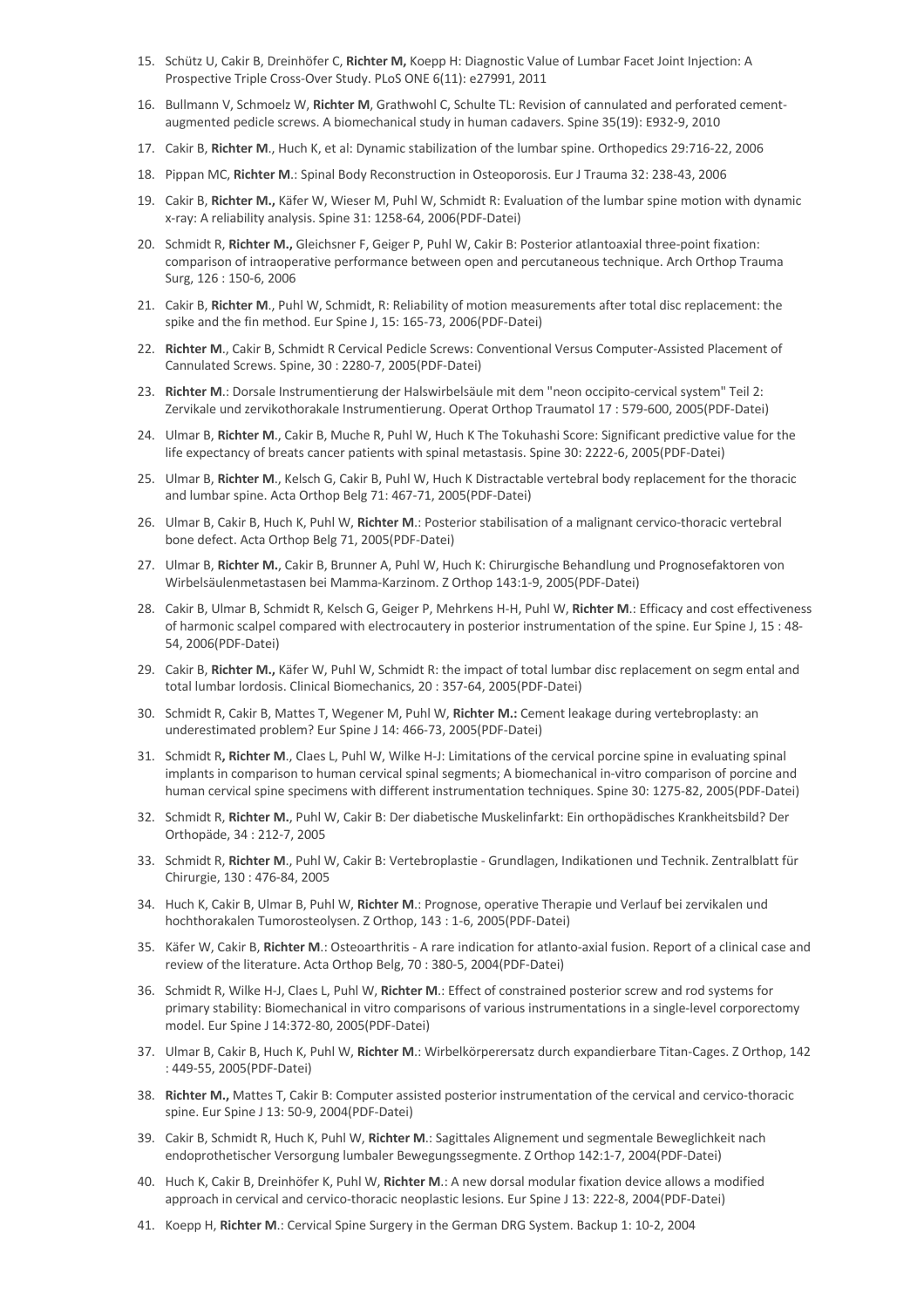- 42. Fiedler J, Frances A-M, Le Merrer M, **Richter M.**, Brenner RE: X-Linked Spondyloepiphyseal Dysplasia Tarda: Molecular Cause of a Heritable Platyspondyly. Spine 28:E478-82, 2003(PDF-Datei)
- 43. Cakir B, Ulmar B, Koepp H, Huch K, Puhl W, **Richter M**.: Dorsale dynamische Stabilisierung als Alternative zur dorso-ventralen Fusion bei Spinalkanalstenose mit degenerativer Instabilität. Z Orthop 141: 418-24, 2003(PDF-Datei)
- 44. Schmidt R, Wilke H-J, Claes L, Puhl W, **Richter M**.: Pedicle screws enhance primary stability in multilevel cervical corporectomies: Biomechanical in-vitro comparison of different implants including angle- and non-angle stable instrumentations. Spine 24(16): 1821-8, 2003(PDF-Datei)
- 45. **Richter M.:** Dorsale Instrumentierung der Halswirbelsäule mit dem "neon occipito-cervical system" Teil 1: Atlantoaxiale Instrumentierung. Operat Orthop Traumatol 15: 70-89, 2003(PDF-Datei)
- 46. **Richter M**., Schmidt R, Claes L, Puhl W, Wilke H-J: Posterior atlantoaxial fixation biomechanical in-vitro comparison of six different techniques. Spine, 27(8): 1724-32, 2002(PDF-Datei)
- 47. Cakir B, **Richter M**.: Bisegmental Prosthetic Lumbar Disc Replacement with the Prodisc. Backup 03: 7-9, 2002
- 48. **Richter M.,** Wilke H-J, Neller S, Claes L, Puhl W: neon ein winkelstabiles Implantat-system für die dorsale occipitocervikale Instrumentierung: biomechanischer Vergleich mit etablierten Systemen. Der Orthopäde, 31(4): 346-355, 2002
- 49. **Richter M.,** Amiot L-P, Puhl W: Computernavigation bei der dorsalen Instrumentierung der HWS eine in-vitro Studie. Der Orthopäde, 31(4): 372-377, 2002
- 50. **Richter M.,** Wilke H-J, Kluger P, Neller S, Claes L, Puhl W: Biomechanical Evaluation of a new modular Rod-screw Implant system for the Posterior Instrumentation of the Occipito-cervical spine: In-Vitro Comparison with 2 established Implant systems. Eur Spine J, 9: 417-425, 2000(PDF-Datei)
- 51. **Richter M.,** Amiot L-P, Neller S, Kluger P, Puhl W: Computer Assisted Surgery in posterior instrumentation of the cervical spine - An in-vitro feasibility study. Eur Spine J, Suppl 1: S65-70, 2000(PDF-Datei)
- 52. **Richter M.,** Wilke H J, Kluger P, Claes L, Puhl W: Load-displacement properties of the normal and injured lower cervical spine. Eur Spine J, 9: 104-108, 2000(PDF-Datei)
- 53. **Richter M.,** Kluger P, Puhl W: Diagnostik und Therapie der Spinalstenose beim älteren Menschen. Z Orthop 137: 474-481, 1999
- 54. **Richter M.,** Wilke HJ, Kluger P, Claes L, Puhl, W: Biomechanical Evaluation of a newly developed monocortical expansion screw for the use in anterior internal Fixation of the cervical spine: In-Vitro Comparison with 2 established internal fixation systems.Spine24: 207-12, 1999
- 55. Hehl G, Strecker W,Richter M., Kiefer H, Wissmeyer T: Clinical experience with PDS II augmentation for operative treatment of acute proximal ACL ruptures - 2 year follow-up. Knee Surg Sports Traumatol Arthrosc 7: 102-6, 1999
- 56. Kluger P, **Richter M.,** Mattes T: Operative Behandlung mit primär dorsalem Zugang von Verletzungen der BWS und LWS mit und ohne neurologisches Defizit, Osteo-synthese Int 6: 139-149, 1998
- 57. Kiefer H, **Richter M.,** Hehl G: Augmentationstechniken: Sind sie out? Zentralbl Chir 123: 1002-1013, 1998
- 58. Exner G, Bötel U, Kluger P, **Richter M.,** Eggers C: Treatment of fracture and complication of cervical spine with ankylosing spondylitis, Spinal Cord 36: 377-379, 1998
- 59. Hehl G, Strecker W, Becker U, **Richter M.,** Kiefer H: Die PDS II-augmentierte Naht frischer proximaler VKB-Rupturen. OP-Journal 14: 273-277, 1998
- 60. **Richter M.,** Dürselen L, Ignatius A, Kiefer H, Missler F, Claes L: Acutely repaired proximal anterior cruciate ligament ruptures in sheep - by augmentation improved stability and reduction of cartilage damage. J Mater Sci Mater Med 8: 855-859, 1997
- 61. Kiefer H, Zivaljevic N, **Richter M.,** Hehl G: Arthroskopisch kontrollierte Osteosynthese intraartikulärer Tibiakopffrakturen. Arthroskopie 10: 133-139, 1997
- 62. Ignatius A, Unterricker K, Wenger K, **Richter M.,** Claes L, Lohse P, Hirst H: A new composite made of polyurethane and glass ceramic in a loaded implant model: A biomechanical and histological analysis. J Mater Sci Mater Med 8: 753-756, 1997
- 63. **Richter M.,** Kiefer H, Hehl G, Kinzl L: Primary repair in posterior cruciate ligament injuries an eight year follow-up of 53 patients. Am J Sports Med 24: 298-305, 1996
- 64. **Richter M.,** Kiefer H, Hehl G, Saitner Y: Langzeitergebnisse nach Akutversorgung von Rupturen des hinteren Kreuzbandes. Arthroskopie 8: 69-76, 1995
- 65. Kiefer H, **Richter M.,** Hehl G, Lang E: Arthroskopische Kapsel-Labrum-Nahtrefixation bei traumatischer Erst- und rezidivierender Schulterluxation. Arthroskopie 8: 193-197, 1995
- 66. **Richter M.,** Kiefer H, Wroblewski A, Kinzl: Luxationsfrakturen des Humeruskopfes Ergebnisse nach operativer Versorgung. Med-Report 18: 3, 1994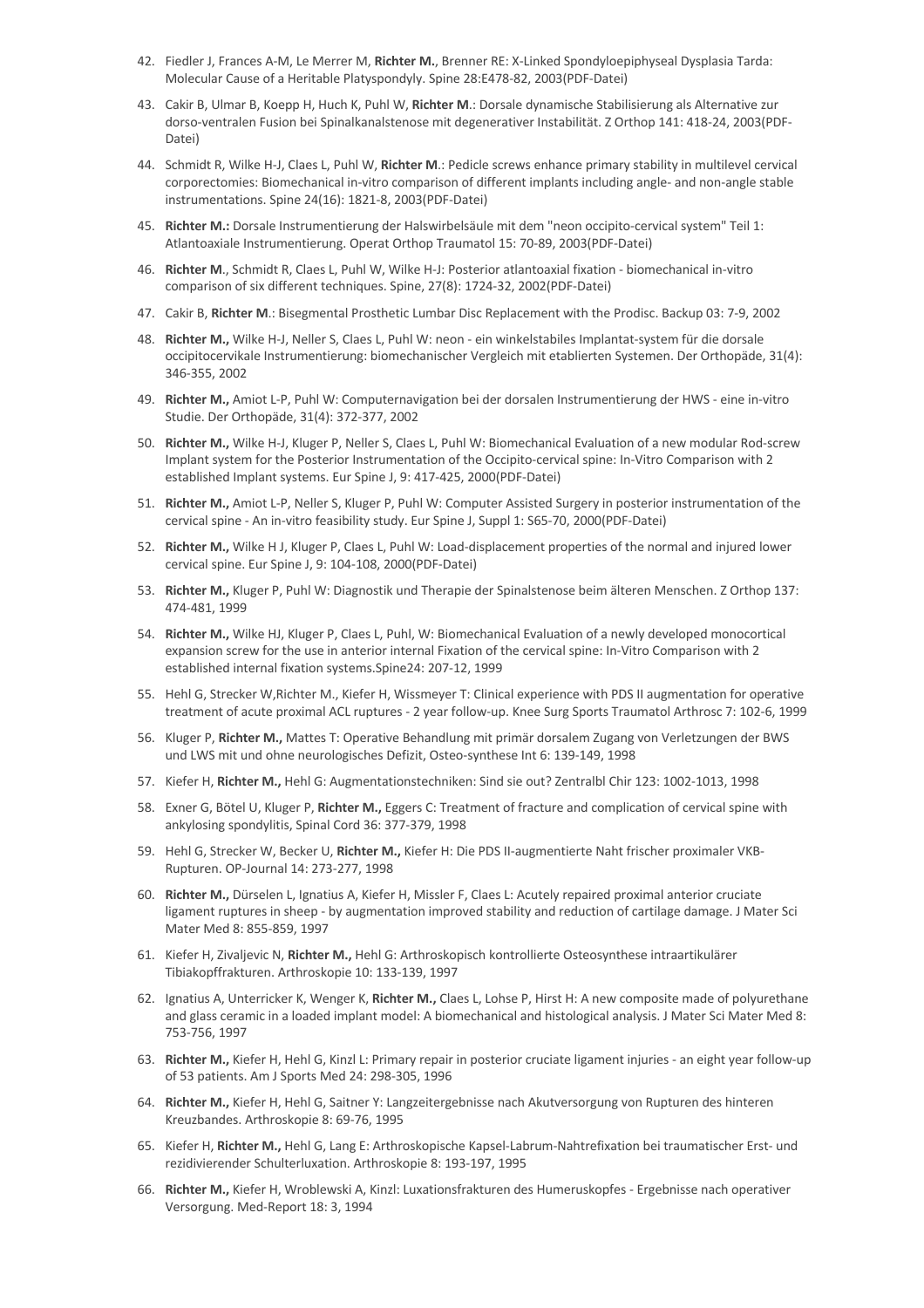#### *2. Übersichtsarbeiten*

1. **Richter M.,** Kluger P, Puhl W: Diagnostik und Therapie der Spinalstenose beim älteren Menschen. Z Orthop 137: 474-481, 1999

#### *3. Fallstudien*

1. Exner G, Bötel U, Kluger P, **Richter M.,** Eggers C: Treatment of fracture and complication of cervical spine with ankylosing spondylitis. Spinal Cord 36: 377-379, 1998

#### *4. Buchbeiträge*

- 1. **Richter M:** Chapter 48. Diagnosis and Treatment of the Occipito-Atlantoaxial Complex and Subaxial Cervical Spine in Rheumatoid Diseases. In: Spine Surgery: A Case-Based Approach. Meyer B, Rauschmann M (Eds.) Springer; DOI 10.1007/978-3-319-98875-7, 2019
- 2. **Richter M:** Spinale Navigationstechniken. In: Reinhold, Eicker, Schleicher, Schmidt: Wirbelsäule kompakt. Der DWG-Pocketguide. Schattauer Verlag, Stuttgart: 488-493, 2017
- 3. **Richter M:** Retroperitoneale Zugänge zur LWS. In: Börm W, Meyer F, Bullmann V, Knop C: Wirbelsäule interdisziplinär – Operative und konservative Therapie. Schattauer Verlag, Stuttgart, 512-518, 2017
- 4. **Richter M:** Operationen an der LWS Vaskuläre Komplikationen. In: Börm W, Meyer F, Bullmann V, Knop C: Wirbelsäule interdisziplinär – Operative und konservative Therapie. Schattauer Verlag, Stuttgart, 617-618, 2017
- 5. **Richter M:** Verletzungen des Ureters und Darms bei Operationen an der LWS. In: Börm W, Meyer F, Bullmann V, Knop C: Wirbelsäule interdisziplinär – Operative und konservative Therapie. Schattauer Verlag, Stuttgart, 622-623, 2017
- 6. **Richter M:**Posterior C1/2 transarticular screw fixation. In: Härtl R, Korge A: Minimally Invasive Spine Surgery Techniques, Evidence, and Controversies.Thieme Verlag – AOSpine Stuttgart, New York: 135-50, 2012
- 7. Kiefer H, **Richter M.,** Hehl G: Arthroskopisch augmentierte Reinsertion der proximalen Kreuzbandruptur mit PDS II Kordel. In: Hasselbach C, Scherer M A, ed. Wiederher-stellende Chirurgie des Kreuzbandes. Demeter Verlag, Gräfeling, 109-118, 1995
- 8. Richter M., Dürselen L, Kiefer H, Missler F, Ignatius A, Claes L: Acute repaired proximal ACL ruptures heal augmentation improves stability and reduces cartilage damage. In: Transactions of the 2nd Combined Orthopaedic Research Societies of U.S.A., Japan, Canada and Europe. Rider Dickerson, Inc., San Diego, California, USA, 102, 1995
- 9. Kiefer H, **Richter M.:** Clinical results of biodegradable pins in flake fractures. In: Vinzenzini P, ed. Materials in Clinical Applications. Proceedings of Topical Symposium VIII on Materials in Clinical Applications of the 8th CIMTEC-World Ceramics Congress and Forum on New Materials Florenz, Italy June 28 to July 4, 1994. Techna, Faenza, 655-658, 1995
- 10. Ammon C, Friedl R, Gelzenlichter M, Hübner D, Kehrer J, Maas M, **Richter M.,** Töns-hoff G: Das Herz. Ein interaktives multimediales Computerlernprogramm. Springer Verlag, Berlin Heidelberg, 1995

#### *5. Vorträge*

1. **Richter M.** Langstreckige Stabilisation der dorsalen HWS. Basiskurs der Akademie der DWG gGmbH, Modul 2, 20.- 21.09., Frankfurt am Main, 2019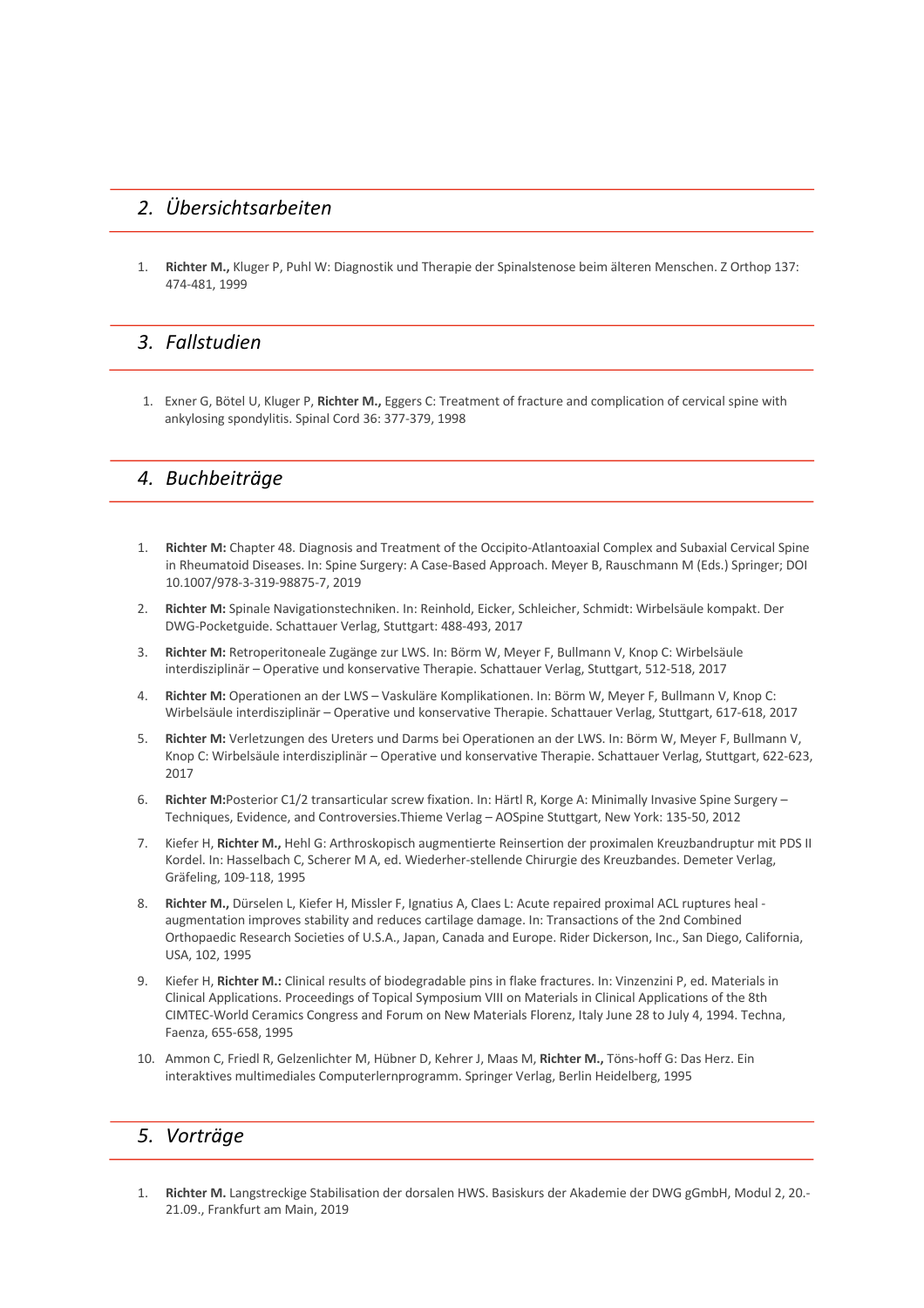- 2. **Richter M.** Spinale Navigation. 5. Wiesbadener Wirbelsäulensymposium 15 Jahre Wirbelsäulenzentrum im St. Josefs-Hospital, 19.10., Wiesbaden, 2019
- 3. **Richter M**. Traumen der oberen HWS. 38. Weiterbildungstagung der neurochirurgischen Akademie, 13.-16.11., Mainz, 2019
- 4. **Richter M.** Indikationen und OP-Techniken der navigationsgestützten Instrumentierung im Bereich der mittleren und unteren zervikalen Wirbelsäule. DWG Lunch-Workshop im Rahmen der 14. Jahrestagung der Deutschen Wirbelsäulengesellschaft, 28.-30.11., München, 2019
- 5. **Richter M.** Zugangsbedingte Komplikationen an der Halswirbelsäule. Fortgeschrittener Kurs der Akademie der DWG gGmbH, Modul 2, 06.-07.09.; Leipzig, 2019
- 6. **Richter M.** Diagnostik und Therapie des kraniozervikalen Übergangs und der subaxialen HWS bei rheumatischen Erkrankungen inkl. atlanto.-axialer Instabilität. Mainzer Basiskurs der Akademie der DWG gGmbH, Modul 5, 25.- 26.04., Mainz, 2019
- 7. **Richter M.** Operative Therapie Wirbelsäule: Bandscheibenvorfall. Osteologie 2019, 28.-30.03., Frankfurt, 2019
- 8. **Richter M.** Treatment principles in rheumatoid arthritis of the cervical spine. 27th Ulm Spine Week, 10.-15.03., Ulm, 2019
- 9. **Richter M.** Transarticular screws C1/2, lateral mass screws, cervical pedicle screws and occipito-cervical instrumentation. 27<sup>th</sup> Ulm Spine Week, 10.-15.03., Ulm, 2019
- 10. **Richter M.** Die kraniozervikale Halswirbelsäule Fallvorstellung. Complication Days, 15.-16.02., Frankfurt, 2019
- 11. **Richter M.** Frakturbehandlung / Osteoporose Wirbelsäule Fallvorstellung. Complication Days, 15.-16.02., Frankfurt, 2019
- 12. **Richter M.** Was ist an der Neuronavigation in der Wirbelsäulenchirurgie evidenzbasiert? 10 Jahre Wirbelsäulenzentrum Diakonie Klinikum Stuttgart: Mythen und Fakten in der Wirbelsäulenchirurgie. 09.02., Stuttgart, 2019
- 13. **Richter M.** Der spannende Fall: Wie hätten Sie es gemacht HWS. Forum Wirbelsäulenchirurgie, 17.-19.01., St. Anton 2019
- 14. **Richter M.** Stabilisationstechniken lumbopelvin und sakropelvin. Forum Wirbelsäulenchirurgie, 17.-19.01., St. Anton 2019
- 15. **Richter M.** Experteninterview: Digitale Medien in Orthopädie und Unfallchirurgie. DKOU Deutscher Kongress für Orthopädie und Unfallchirurgie, 23.-26.10., Berlin, 2018
- 16. **Richter M.** Spinalstenose mit degenerativer Listhese Pro Dekompression mit Fusion. DKOU Deutscher Kongress für Orthopädie und Unfallchirurgie, 23.-26.10., Berlin, 2018
- 17. **Richter M.** Langstreckige Stabilisation der dorsalen HWS. 12. Frankfurter Basiskurs de Akademie der DWG gGmbH, 11.-12.10., Frankfurt, 2018
- 18. **Richter M.** Zugangsbedingte Komplikationen an der Halswirbelsäule. Fortgeschrittener Kurs der Akademie der DWG, Modul 2a: Erweiterte Indikationen und OP-Techniken, 24.-25.08., Leipzig, 2018
- 19. **Richter M**. Indications and techniques for advanced sacroiliac fixation. Spine Academy Meeting, 20.06.-22.06. Ulm, 2018
- 20. **Richter M.** Lumbaler Bandscheibenvorfall Was tun? 1. OUZ-Symposium, 15.06. Göppingen, 2018
- 21. **Richter M.** Zervikale spondylotische Myelopathie wann und wie operieren? 66. Jahrestagung der Vereinigung Süddeutscher Orthopäden und Unfallchirurgen, 26.04.-28.04. Baden-Baden, 2018
- 22. **Richter M.** Behandlungsstrategien beim chronischen Rückenschmerz Wann können operative Verfahren sinnvoll sein? 66. Jahrestagung der Vereinigung Süddeutscher Orthopäden und Unfallchirurgen, 26.04.-28.04. Baden-Baden, 2018
- 23. **Richter M.** Die strukturelle degenerative Instabilität, tut sie weh? Eine diagnostische Herausforderung. 66. Jahrestagung der Vereinigung Süddeutscher Orthopäden und Unfallchirurgen, 26.04.-28.04. Baden-Baden, 2018
- 24. **Richter M.** Diagnostik und Therapie des kraniozervikalen Übergangs und der subaxialen HWS bei rheumatischen Erkrankungen inkl. atlanto-axialer Instabilität. DWG Basiskurs Modul 5: Tumoren, entzündliche und systemische Erkrankungen, 05.04.-06.04. Mainz, 2018
- 25. **Richter M.** Posterior instrumentation techniques for the cervical spine. 26th Ulm Spine Week, 18.03.-23.03. Ulm, 2018
- 26. **Richter M.** Biomechanical rationale and clinical applications for posterior instrumentation of the cervical spine. 26th Ulm Spine Week, 18.03.-23.03. Ulm, 2018
- 27. **Richter M.** Treatment principles in rheumatoid arthritis of the cervical spine. 26th Ulm Spine Week, 18.03.-23.03. Ulm, 2018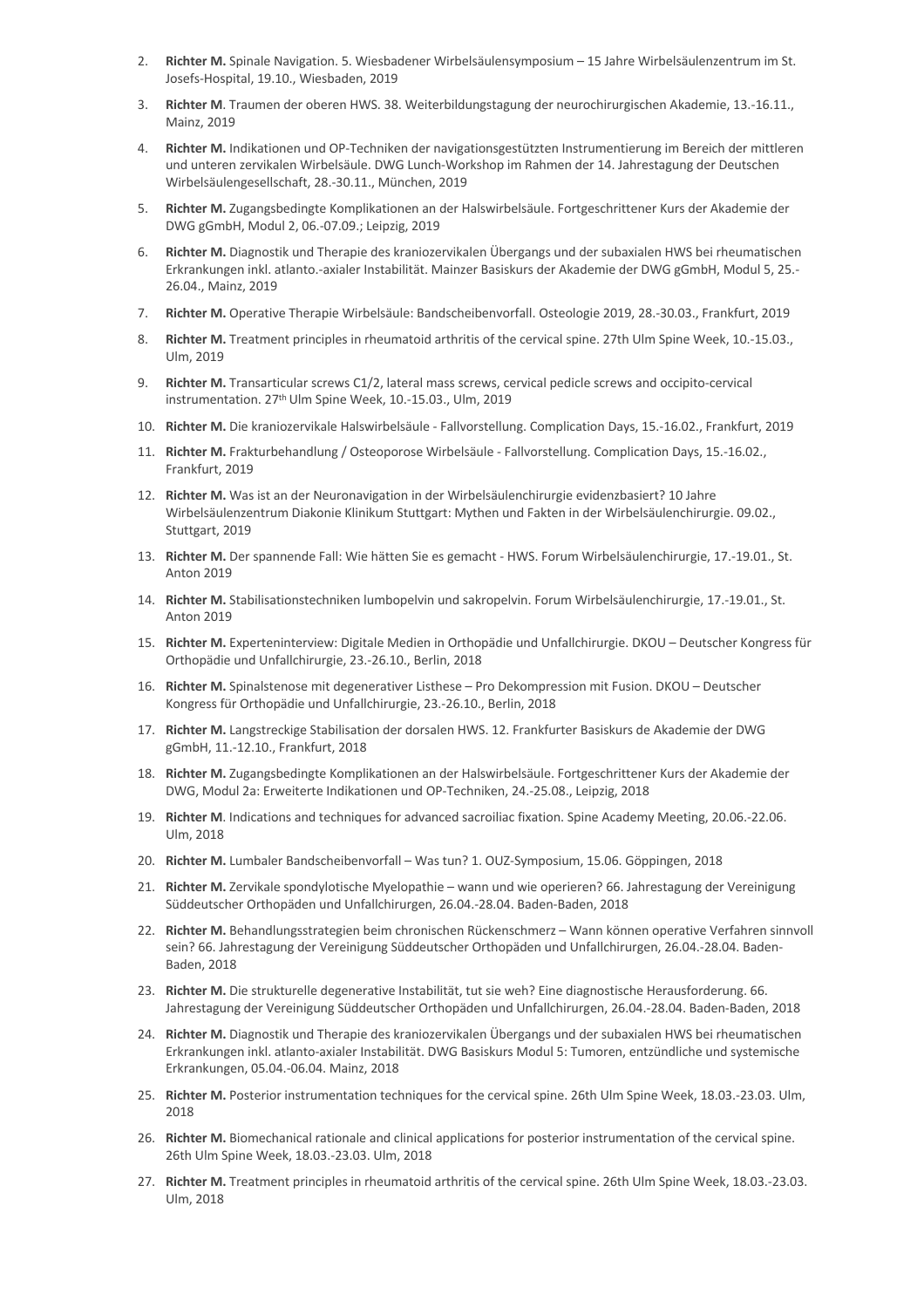- 28. **Richter M.** HWS-Osteochondrose Wann OP? Forum Wirbelsäulenchirurgie, 11.01.-13.01. St. Anton, Österreich, 2018
- 29. **Richter M.** HWS von der Spritze zur Spondylodese: Spinalkanalstenose degenerativ wann was machen? 65. Jahrestagung der Vereinigung Süddeutscher Orthopäden und Unfallchirurgen, 27.04.-29.04. Baden-Baden, 2017
- 30. **Richter M.** Indications and techniques for advanced sacro-iliacal fixation. Spine Academy, 26.-28.04. Ulm, 2017
- 31. Richter M. Zervikothorakaler Übergang und obere BWS. Die Rolle der Navigation mehr als ein "nice to have"? AOSpine Fortgeschrittenenkurs – Verletzungen der Wirbelsäule, 22.06.-24.06. Frankfurt, 2017
- 32. **Richter M.** Spinale Navigation. Symposium 10 Jahre Wirbelsäulenchirurgie St. Franziskus-Hospital Münster, 07.07. Münster, 2017
- 33. **Richter M.** 15 years spinal navigation. European Neuro and Spine Symposium, 08.-09.09. München, 2017
- 34. **Richter M.** My best case. European Neuro and Spine Symposium, 08.-09.09. München, 2017
- 35. **Richter M.** The pearls and pitfalls of spinal navigation. Jahrestagung der Sektion Wirbelsäule der DGNC, 22.-23.09. München, 2017
- 36. **Richter M.** Chronischer Rückenschmerz Evidenzbasierte Indikationen zur operative Therapie. 607. Wissenschaftliche Sitzung der Medizinischen Gesellschaft Wiesbaden e.V., 08.11. Wiesbaden, 2017
- 37. **Richter M.** Sakro-iliakale Fixation: Indikationen und Techniken. DWG Lunchworkshop: Fusionsstrategien bei Frakturen, Tumoren und Revisionen, 30.11. Stuttgart, 2017
- 38. **Richter M.** Wieviel Lordose braucht die HWS. DWG Lunchworkshop: Interaktive Session zu High End Indikationen und Techniken an der HWS, 01.12. Stuttgart, 2017
- 39. **Richter M.** Central Cord Syndrom nach Sturz bei Stenose operieren! 12. Jahrestagung der Deutschen Wirbelsäulengesellschaft, 30.11.- 02.12. Stuttgart, 2017
- 40. **Richter M.** Diagnostik und Therapie des kraniozervikalen Übergangs und der subaxialen HWS bei rheumatischen Erkrankungen. Mainzer Basiskurs der DWG – Tumoren, entzündliche und systemische Erkrankungen – Modul 5, 31.03.-01.04. Mainz, 2017
- 41. **Richter M.** Muss die HWS immer lordotisch sein? 1. Heidelberger Rückentag 2017 Quo vadis Experten diskutieren – Adulte Deformitäten der Wirbelsäule, 11.02. Heidelberg, 2017
- 42. **Richter M.** Indikationen und OP-Techniken der navigationsgestützten Instrumentierung im Bereich der mittleren und unteren zervikalen Wirbelsäule. Lunchsymposium: "Posteriore Stabilisierungen bei degenerativen und traumatologischen Indikationen" im Rahmen des DWG-Kongresses, 02.12. Hannover, 2016
- 43. **Richter M.** Revisionsstrategien an der Halswirbelsäule. AOSpine Lunchsymposium, 52. Jahrestagung der Österreichischen Gesellschaft für Neurochirurgie – Neurochirurgische Therapie im Wandel der Zeit, 13.-15.10. Linz, 2016
- 44. **Richter M.** Posterior cervical spine stabilization. Cervical Spine Course 14th Hallenser Spinosium, 01.-03.09. Halle, 2016
- 45. **Richter M.** Korrekturverlust und zervikale Kyphose Wie revidieren? AOSpine Symposium Komplikationen in der Wirbelsäulenchirurgie, 16.-18.06. Frankfurt, 2016
- 46. **Richter M.** Computernavigation for posterior instrumentation of the cervical and upper throracic spine indications and techniques. Spine Academy, 11.-13.05. Ulm, 2016
- 47. Richter M. 15 Jahre Erfahrung mit der Navigation Meine Erfahrungen Lunchsymposium: "Navigation an der Wirbelsäule – Möglichkeiten und Erfahrungen" im Rahmen des DWG-Kongresses, 11.12. Frankfurt, 2015
- 48. **Richter M.** Zervikale Myelopathie Dorsale Operation 34. Fort- und Weiterbildungstagung der Deutschen Gesellschaft für Neurochirurgie, 18.-21.11. Seeheim, 2015
- 49. Richter M. Ansätze zu einer verbesserten Versorgung in Wirbelsäulenzentren im Rahmen des "Roundtable Rückenschmerz – Operieren wir zuviel?" Deutscher Kongress für Orthopädie und Unfallchirurgie, 20.-23.10. Berlin, 2015
- 50. **Richter M.** Navigation HWS, BWS und LWS. 10. Frankfurter Basiskurs der DWG Modul II, 09.-10.10. Frankfurt, 2015
- 51. **Richter M.** Verletzungen der mittleren und unteren HWS. Bonner Orthopädie- und Unfalltage, 08.-09.05. Bonn, 2015
- 52. **Richter M.** Multisegmentale Degeneration der Lendenwirbelsäule: Wann und wie operieren? Warum am Goldstandard was ändern: Dekompression mit Fusion. 132. Kongress der Deutschen Gesellschaft für Chirurgie, 28.04.-01.05. München, 2015
- 53. **Richter M.** Spinalkanalstenose, Laminektomie und cervikale Myelopathie. 1. Mainzer Basiskurs der DWG Modul II, 14.-16.04. Mainz, 2015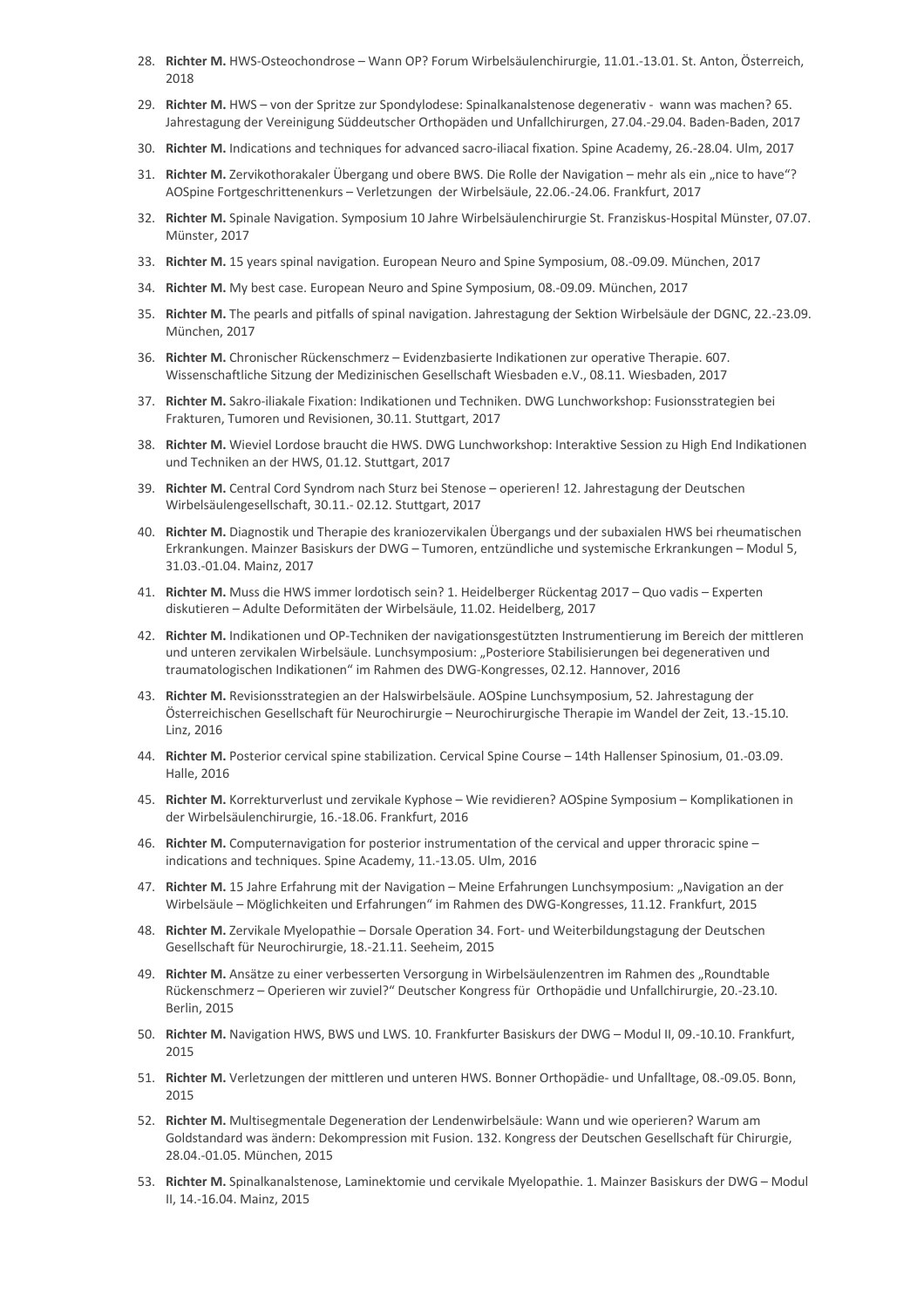- 54. **Richter M.** Verletzungen der HWS Obere HWS. Südwestdeutscher DWG-Kurs Verletzungen der Wirbelsäule Modul IV, 26.-27.03. Tübingen, 2015
- 55. **Richter M.** Transarticular screws C1/2, lateral mass screws, pedicle screws and occipito-cervical instrumentation. 21st Ulm Spine Week, 15.-20.03. Ulm, 2015
- 56. **Richter M.** Biomechanical rationale and clinical applications for posterior cervical spine stabilization. 21st Ulm Spine Week, 15.-20.03. Ulm, 2015
- 57. **Richter M.** Revisionsstrategien an der HWS. 5. Münsteraner Deformitätenkurs: Revisionsstrategien und Komplikationsmanagement bei adulten Deformitäten, 19.-20.02. Münster, 2015
- 58. **Richter M.** Vermeidung von Komplikationen Navigation. 5. Münsteraner Deformitätenkurs: Revisionsstrategien und Komplikationsmanagement bei adulten Deformitäten, 19.-20.02. Münster, 2015
- 59. **Richter M.** Über 10 Jahre Erfahrung bei der Navigation an der Wirbelsäule Worauf kommt es an? DKOU Deutscher Kongress für Orthopädie und Unfallchirurgie, 27.-30.10. Berlin, 2014
- 60. Richter M. Chronischer Rückenschmerz. 4. Wiesbadener Wirbelsäulensymposium: "Möglichkeiten und Grenzen der modernen Wirbelsäulenchirurgie", 10.10. Wiesbaden, 2014
- 61. **Richter M.** Verletzungen der HWS Obere HWS. Südwestdeutscher DWG-Kurs Verletzungen der Wirbelsäule Modul IV, 02.-03.04. Tübingen, 2014
- 62. **Richter M.** Chirugische Therapie beim CLBP aufgrund degenerativer Veränderungen. 10. Jahrestagung der Gesellschaft für Wirbelsäulentherapie, 22.03. Stuttgart, 2014
- 63. **Richter M.** Transarticular screws C1/2, lateral mass screws, pedicle screws and occipito-cervical instrumentation. 21st Ulm Spine Week, 16.-21.03. Ulm, 2014
- 64. **Richter M.** Biomechanical rationale and clinical applications for posterior cervical spine stabilization. 21st Ulm Spine Week, 16.-21.03. Ulm, 2014
- 65. **Richter M.** Computerassistierte Verfahren in der Wirbelsäulenchirurgie. Symposium: Wieviel Balance braucht die Wirbelsäule, 15.03. Stuttgart, 2014
- 66. **Richter M.** Gibt es eine Evidenz für die operative Therapie beim chronischen Rückenschmerz? 4. Orthopädisches Wintersport-Symposium, 31.01.-01.02. Oberjoch, 2014
- 67. **Richter M.** Schraubenlockerung trotz Zementaugmentation. Symposium zu Innovationen in der Wirbelsäulenchirurgie, 14.-15.11. Frankfurt, 2013
- 68. Richter M. Cervical myelopathy is there a "golden window" for surgical intervention? DKOU Deutscher Kongress für Orthopädie und Unfallchirurgie, 14.-15.11. Berlin, 2013
- 69. **Richter M.** Is there a pain level acceptable to stop surgical treatment for elderly patients? 10th Summer University: Facing todays spine surgery challenges, 03.-05.07. Lisbon, Portugal 2013
- 70. **Richter M.** Posterior dynamic solutions: An alternative to fusion? 10th Summer University: Facing todays spine surgery challenges, 03.-05.07. Lisbon, Portugal 2013
- 71. **Richter M.** Can dynamic or semi-rigid solutions decrease the adjacent level degeneration? 10th Summer University: Facing todays spine surgery challenges, 03.-05.07. Lisbon, Portugal 2013
- 72. **Richter M.** Surgical indications for chronich low back pain the evidence. 3rd International Symposium: Indications and Technologies in Degenerative and Neoplastic Diseases of the Spine, 11.-13.04. München 2013
- 73. **Richter M**. Point counterpoint on surgical timing for spinal stenosis: Plenary discussion and e-voting. 3rd International Symposium: Indications and Technologies in Degenerative and Neoplastic Diseases of the Spine, 11.- 13.04. München 2013
- 74. **Richter M.** Transarticular screws C1/2, lateral mass screws, pedicle screws and occipito-cervical instrumentation. 21st Ulm Spine Week, 17.-22.03. Ulm, 2013
- 75. **Richter M.** Biomechanical rationale and clinical applications for posterior cervical spine stabilization. 21st Ulm Spine Week, 17.-22.03. Ulm, 2013
- 76. **Richter M.** Verletzungen der HWS subaxiale HWS: Indikation und operative Therapie. DWG Basiskurs Modul 4 Frakturen, 15.-16.03. Münster, 2013
- 77. **Richter M.** Fallvorstellungen alternative Implantate. Forum Wirbelsäulenchirurgie, 24.01.-26.01. Schruns, Österreich, 2013
- 78. **Richter M.** Navigierte Instrumentierung LWS und Sakrum: Sinn oder Unsinn? Lunch-Symposium Neues und Bewährtes in der Wirbelsäulennavigation (Brainlab), Deutscher Wirbelsäulenkongress, 06.12.-08.12. Stuttgart, 2012
- 79. **Richter M.** Zervikale Myelopathie Präferenz/Technik dorsales Vorgehen Lunch-Symposium Zervikale Myelopathie – dorsale vs. ventrale Versorgung (DePuy Synthes), Deutscher Wirbelsäulenkongress, 06.12.-08.12. Stuttgart, 2012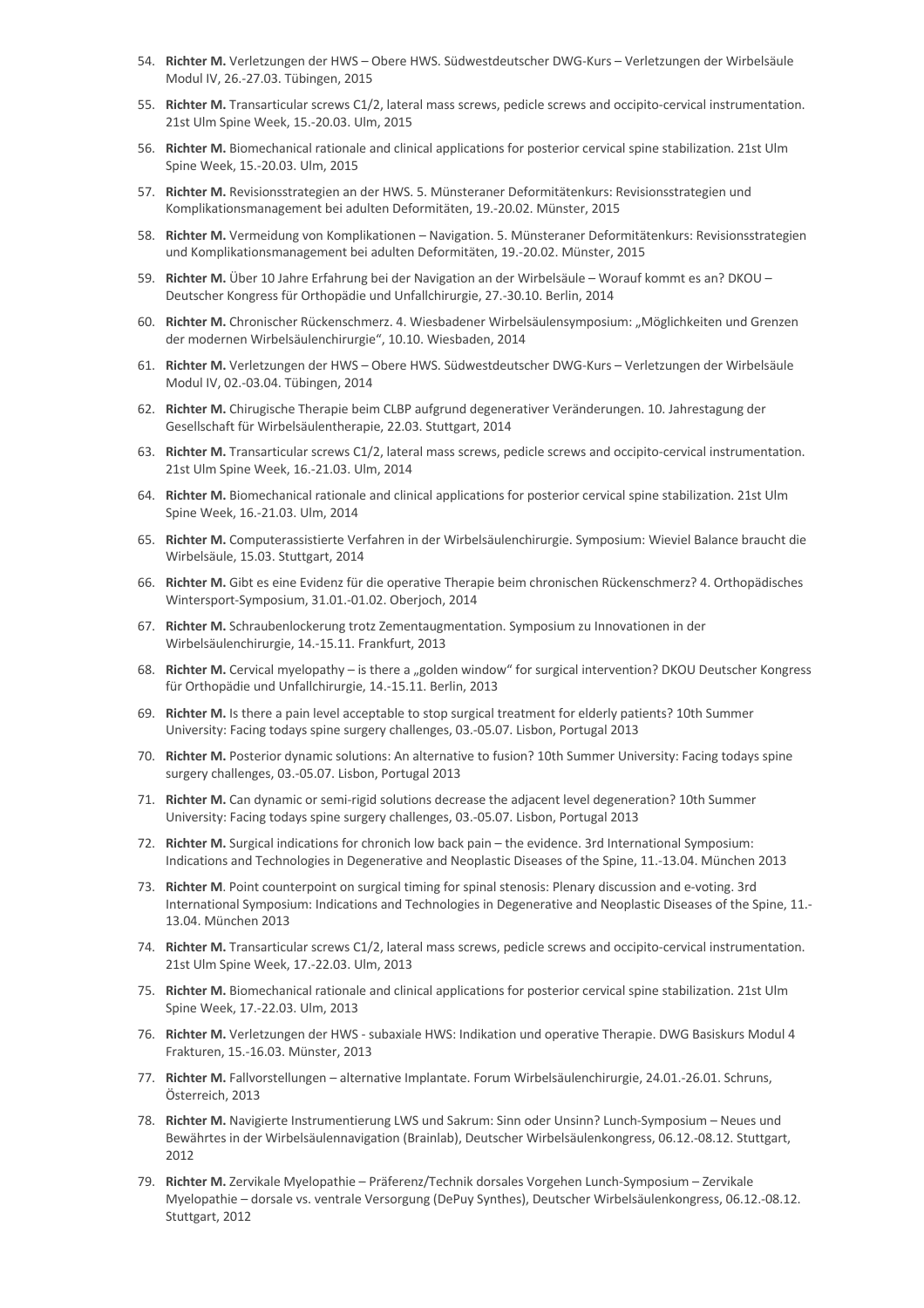- 80. **Richter M.** Operative Stabilisation der mittleren und unteren HWS. Basiskurs der DWG Modul 5: Entzündliche Erkrankungen / Halswirbelsäule, 05.09.-06.09. Frankfurt, 2012
- 81. **Richter M.** Infekt HWS. 129. Kongress der Deutschen Gesellschaft für Chirurgie, 24.04.-27.04. Berlin, 2012
- 82. **Richter M.** Diskussionsrunde Rückenschmerz. 129. Kongress der Deutschen Gesellschaft für Chirurgie, 24.04.- 27.04. Berlin, 2012
- 83. **Richter M.** Posterior Mid- and Lower Cervical Spine Surgical techniques Pedicle screws: tips & tricks. 13th Course Spinal Advanced Microsurgery, 28.03.-30.03. Hamburg, 2012
- 84. **Richter M.** Biomechanical rationale and clinical applications for posterior cervical stabilization procedures. Instructional Course Orthopaedic Spine Surgery, 18.-23.03. Ulm, 2012
- 85. **Richter M.** Posterior instrumentation oft he cervical spine. Instructional Course Orthopaedic Spine Surgery, 18.- 23.03. Ulm, 2012
- 86. **Richter M.** Dorsale Degenerative Spondylolisthesis: Hybridversorgungen. 3. Münsteraner Deformitätenkurs, 01.- 02.03. Münster, 2012
- 87. **Richter M.** Navigierte dorsale Spondylodese an der HWS und oberen BWS. Breakfast-Workshop Spektrum der Wirbelsäulennavigation (Brainlab), Deutscher Wirbelsäulenkongress, 08.12.-10.12. Hamburg, 2011
- 88. **Richter M.** Cervical and high-thoracic pedicle screws: conventional versus computer assisted placement. Annual Scientific Meeting oft he Neurosurgical Meeting of Australasia, 22.09.-24.09. Fiji, 2011
- 89. **Richter M.** Biomechanical evaluation of six different techniques for posterior atlanto-axial fixation. Annual Scientific Meeting oft he Neurosurgical Meeting of Australasia, 22.09.-24.09. Fiji, 2011
- 90. **Richter M.** Posterior decompression and fixation with pedicle screws in multisegmental cervical spondylotic myelopathy. Annual Scientific Meeting oft he Neurosurgical Meeting of Australasia, 22.09.-24.09. Fiji, 2011
- 91. **Richter M.** ALIF: Indications and techniques. AOSpine Masters Symposium Degenerative Spine, 30.06.-01.07. München, 2011
- 92. **Richter M.** Minimal invasive anterior lumbar fusion. AOSpine Masters Symposium Degenerative Spine, 30.06.- 01.07. München, 2011
- 93. **Richter M.** Image guidance for the subaxial spine indications and technique. AOSpine Masters Symposium Degenerative Spine, 30.06.-01.07. München, 2011
- 94. **Richter M.** Therapie von atypischen HWK 2 Verletzungen. AOSpine Fortgeschrittenen Kurs– Verletzungen der Wirbelsäule, 31.03.-02.04. Frankfurt, 2011
- 95. **Richter M.** Pedikelschrauben HWS Tips und Tricks . AOSpine Fortgeschrittenen Kurs– Verletzungen der Wirbelsäule, 31.03.-02.04. Frankfurt, 2011
- 96. **Richter M.** Biomechanical rationale and clinical applications for posterior cervical stabilization procedures. Instructional Course Orthopaedic Spine Surgery, 20.-25.03. Ulm, 2011
- 97. **Richter M.** Posterior instrumentation oft he cervical spine. Instructional Course Orthopaedic Spine Surgery, 20.- 25.03. Ulm, 2011
- 98. **Richter M.** Stabilisierungs- und Fusionsmethoden an der mittleren und unteren HWS. Basiskurs der DWG Modul 5: Entzündliche Erkrankungen / Halswirbelsäule, 17.03.-18.03. Dresden, 2011
- 99. **Richter M.** Das postoperative ISG-Syndrom. Forum Wirbelsäulenchirurgie, 20.01.-22.01. Arosa, 2011
- 100. **Richter M.** Navigierte dorsale Spondylodese an der HWS und oberen BWS. Breakfast-Workshop Spektrum der Wirbelsäulennavigation (Brainlab), Deutscher Wirbelsäulenkongress, 16.12.-18.12. Bremen, 2010
- 101. **Richter M.** Cervikale Myelopathie Dorsale Operation. 29. Fortbildungstagung der Deutschen Gesellschaft für Neurochirurgie, 17.11.-20.11. Seeheim, 2010
- 102. **Richter M.** Dorsale Osteosynthesetechniken subaxiale HWS. 10. Münsteraner Operationskurs Wirbelsäule, 01.- 02.10. Münster, 2010
- 103. **Richter M.** Pedikelschrauben an der HWS: Therapeutische Option oder l'art pour l'art? Deutscher Kongress für Orthopädie und Unfallchirurgie, 26.10.-30.10. Berlin, 2010
- 104. **Richter M.** Point counterpoint on image-guidance in spinal surgery: Pro. 2nd International Spine Symposium: New Technologies in Spinal Surgery – Navigation, Robotics and Non-Fusion, 15.-17.04. München, 2010
- 105. **Richter M.** Biomechanical rationale and clinical applications for posterior cervical Stabilization procedures. Instructional Course Orthopaedic Spine Surgery, 15.-19.02. Ulm, 2010
- 106. **Richter M.** Posterior instrumentation oft he cervical spine. Instructional Course Orthopaedic Spine Surgery, 15.- 19.02. Ulm, 2010
- 107. **Richter M.** Computerassistierte Operationsverfahren in der Wirbelsäulencuhirurgie. 3. Wiesbadener Wirbelsäulensymposium: Klinische Erfahrungen mit Innovationen in der Wirbelsäulenchirurgie. Wiesbaden, 2009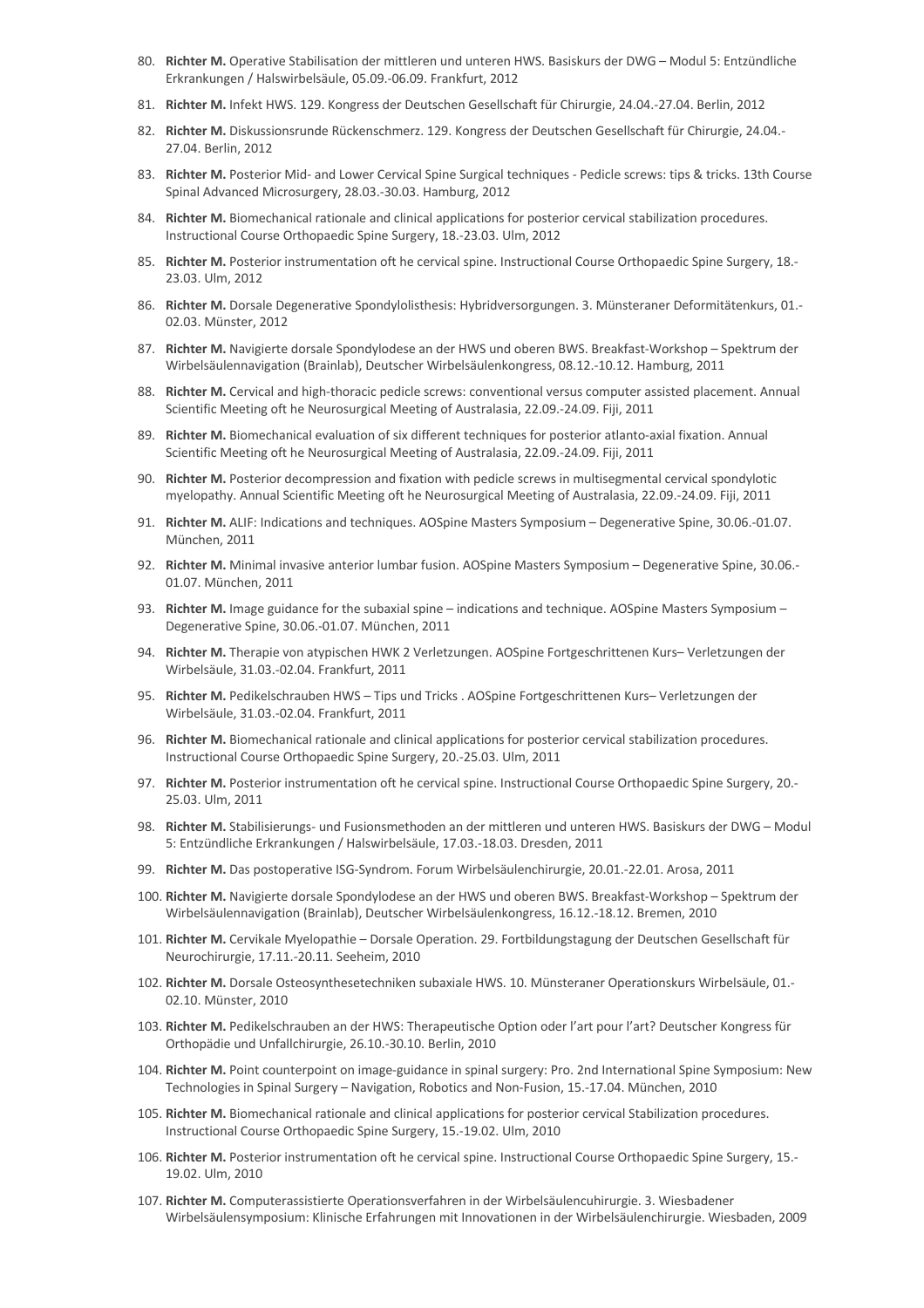- 108. **Richter M.** Techniken der dorsalen Stabilisierung an der oberen HWS. Deutscher Kongress für Orthopädie und Unfallchirurgie, 21.10.-24.10. Berlin, 2009.
- 109. **Richter M.** Postoperatives ISG-Syndrom nach LWS-Fusionen. Deutscher Kongress für Orthopädie und Unfallchirurgie, 21.10.-24.10. Berlin, 2009
- 110. **Richter M.** Dorsale Osteosynthesetechniken subaxiale HWS. 9. Münsteraner Operationskurs, 01.10.-02.10. Münster, 2009
- 111. **Richter M.** Das schlechte Langzeitergebnis Schicksal oder Behandlungsproblem: HWS. 2. Basiskurs der DWG: Frakturen der Wirbelsäule und deren Folgezustände, 11.09.-12.09. Frankfurt, 2009
- 112. **Richter M.** Complications after vertebral augmentation with cement? How to assess the level at risk? How to prevent. Medtronic Summer University, 01.-03.07. Berlin, 2009
- 113. **Richter M.** Indikationen und Techniken dorsaler Operationsverfahren an der Halswirbelsäule. 1. Staufer Wirbelsymposium, 20.06. Aalen, 2009
- 114. Bullmann V, Liljenqvist U, Schmölz W, **Richter M** et al. Ist eine Revision zementierter kanülierter Pedikelschrauben möglich? 58. Jahrestagung der Norddeutschen Orthopädenvereinigung e.V., 18.-20.06. Hamburg, 2009
- 115. **Richter M.** Ligamentäre Instabilitäten der oberen HWS. AOSpine Fortgeschrittenenkurs Verletzungen der Wirbelsäule, 23.04.-25.04. Frankfurt, 2009
- 116. **Richter M.** Cervical Spine Pathology: Indications for posterior procedures. AE-Instructional Course: Orthopaedic Spine Surgery, 22.-27.02. Ulm, 2009
- 117. **Richter M.** Okzipito-zervikale, atlanto-axiale, subaxiale und zerviko-thorakale Stabilisierungen. Zervikaler Wirbelsäulenkurs, 8. Hallenser Spinosum. Halle, 2009
- 118. **Richter M.** Dorsale Osteosynthesetechniken subaxiale HWS. 8. Münsteraner Operationskurs, 12.12.-13.12. Münster, 2008.
- 119. Reith M, **Richter M**, Pippan M. Inwieweit reduziert die Verwendung eines CT-basierten Navigationssystems die intraoperative Strahlenbelastung bei der Platzierung von lumbalen Pedikelschrauben? Eine klinische Analyse von 40 Patienten. Deutscher Wirbelsäulenkongress, 27.11.-29.11. Ulm, 2008.
- 120. Bullmann V, Schmölz W, **Richter M**, et al. Eine biomechanische Untersuchung Revision zementaugmentierter Pedikelschrauben. Deutscher Wirbelsäulenkongress, 27.11.-29.11. Ulm, 2008.
- 121. Krishnan R, **Richter M.** Minimal invasive perkutane EMG-kontrollierte spinale Instrumentierung. Deutscher Wirbelsäulenkongress, 27.11.-29.11. Ulm, 2008.
- 122. Pippan M, **Richter M**, Reith M. Kombination eines rigiden und dynamischen Pedikelschraubensystems Eine Methode zur Vermeidung von Anschlussinstabilitäten. Deutscher Wirbelsäulenkongress, 27.11.-29.11. Ulm, 2008.
- 123. Reith M, **Richter M**, Pippan M. Uni- und bilaterale atlanto-axiale Arthrosen Klinik, Diagnostik und Therapie. Deutscher Wirbelsäulenkongress, 27.11.-29.11. Ulm, 2008.
- 124. **Richter M**. Diagnostik und Therapie der rheumatischen HWS-Instabilität. Interdisziplinärer Themenabend: Die interdisziplinäre Behandlung der rheumatoiden Arthritis, 05.11.2008. Wiesbaden, 2008.
- 125. **Richter M.** Indikationsfehler bei degenerativen Erkrankungen an der HWS. Deutscher Kongress für Orthopädie und Unfallchirurgie, 22.10.-25.10. Berlin, 2008.
- 126. Bullmann V, Schmoelz W, **Richter** M, et al. Revision zement-augmentierter Pedikelschrauben Eine biomechanische Studie. Deutscher Kongress für Orthopädie und Unfallchirurgie, 22.10.-25.10. Berlin, 2008.
- 127. Koepp H, **Richter M.** Nukleoplastie Ein minmal-invasives Verfahren zur Behandlung des diskogenen Schmerzes. Deutscher Kongress für Orthopädie und Unfallchirurgie, 22.10.-25.10. Berlin, 2008.
- 128. Cakir B, **Richter M**, Schmoelz W, et al. Weichteilbalanzierung in der Bandscheibenendoprothetik. Deutscher Kongress für Orthopädie und Unfallchirurgie, 22.10.-25.10. Berlin, 2008.
- 129. **Richter M.** Dorsale Schraubensysteme und Navigation. 1. Basiskurs der DWG: Diagnostik, Therapie und operative Zugangswege bei HWS-Erkrankungen, 19.09.-20.09. Frankfurt, 2008.
- 130. **Richter M.** Rheumatische Instabilität HWS. Orthopädenabend, Interdisziplinäre Therapie der Rheumatoiden Arthrits. Wiesbaden, 2008.
- 131. **Richter M.** Cement augmentation in thoracic and lumbar pedicle screws. III. Simposio Internacional Columna: Trauma Tumores Degeneracion, 12.-14.06. Guadalajara, Mexico, 2008.
- 132. **Richter M.** Neuronavigation in cervical spine. III. Simposio Internacional Columna: Trauma Tumores Degeneracion, 12.-14.06. Guadalajara, Mexico, 2008.
- 133. **Richter M.** Posterior instrumentation in traumatic instabilities of the cervical spine. III. Simposio Internacional Columna: Trauma Tumores Degeneracion, 12.-14.06. Guadalajara, Mexico, 2008.
- 134. **Richter M**. Computernavigation bei dorsaler Wirbelsäulenchirurgie. Wirbelsäulenworkshop, 15./16.05. Wiesbaden, 2008.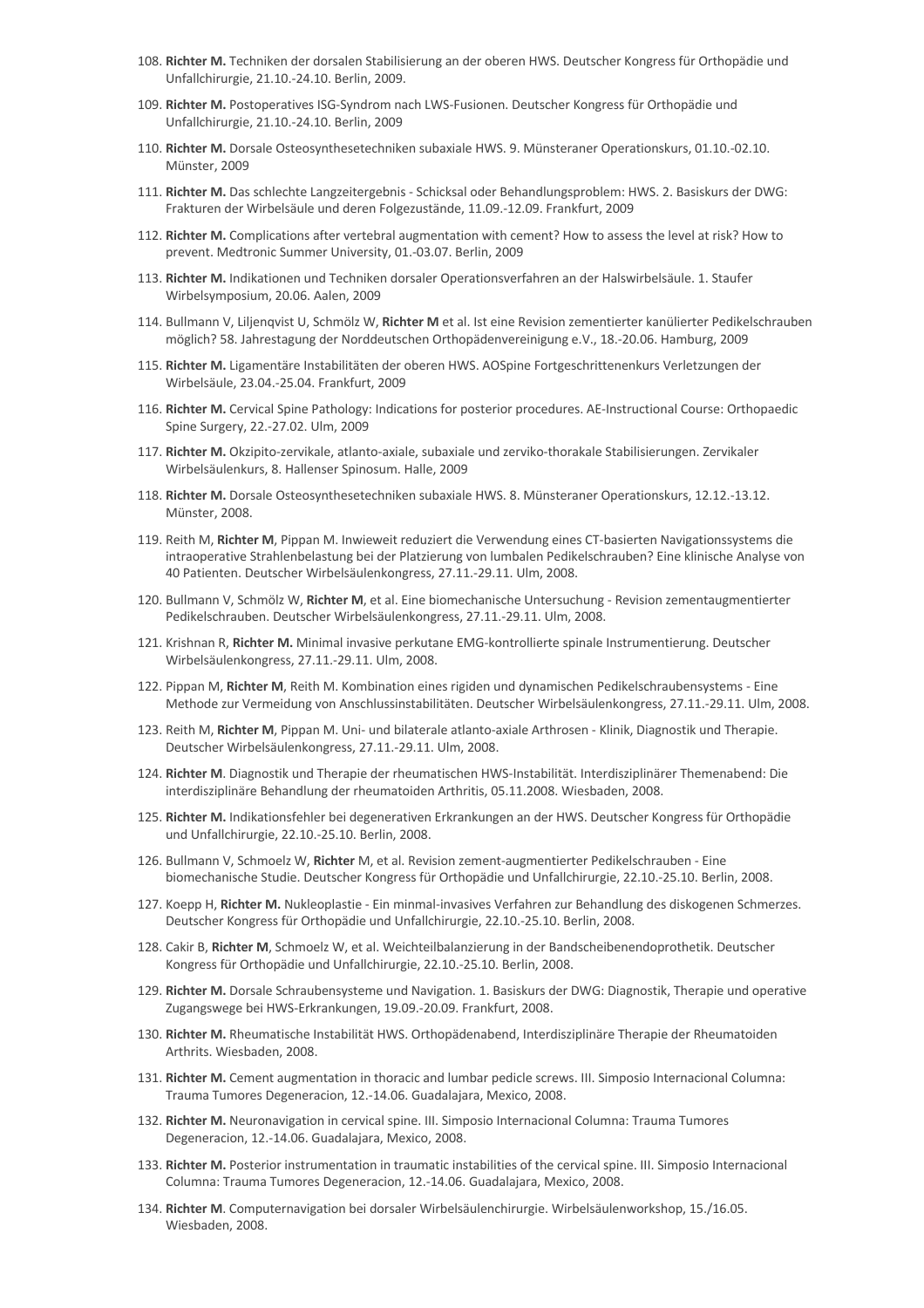- 135. **Richter M.** Navigation on the lumbar spine. AOSpine new concepts in spine surgery and navigation, 05.-07.05. München, 2008.
- 136. **Richter M.** Navigated upper and lower cervical spine. AOSpine new concepts in spine surgery and navigation, 05.- 07.05. München, 2008.
- 137. Reith M, Pippan M, **Richter M.** Dorsale, dynamische Stabilisierung mittels interspinösem Spacer Typ Wallis. 56. Jahrestagung der Vereinigung Süddeutscher Orthopäden e.V., 01.05.-04.05. Baden-Baden, 2008.
- 138. Koepp H, **Richter M.** Ergebnisse der Nukleoplastie bei lumbalen diskogenem Schmerz. 56. Jahrestagung der Vereinigung Süddeutscher Orthopäden e.V., 01.05.-04.05. Baden-Baden, 2008.
- 139. Vazifehdan F, **Richter M.** Therapiekonzept der degenerativen (de novo) Lumbalskoliose. 56. Jahrestagung der Vereinigung Süddeutscher Orthopäden e.V., 01.05.-04.05. Baden-Baden, 2008.
- 140. Vazifehdan F, **Richter M.** Konzept zur operativen Therapie der lytischen Spondylolisthese. 56. Jahrestagung der Vereinigung Süddeutscher Orthopäden e.V., 01.05.-04.05. Baden-Baden, 2008.
- 141. Reith M, Pippan M, **Richter M.** Sinn der Verwendung eines Computernavigationssystemes zur Positionierung von Zervikalen Pedikelschrauben – Navigation versus konventionelle Technik. 56. Jahrestagung der Vereinigung Süddeutscher Orthopäden e.V., 01.05.-04.05. Baden-Baden, 2008.
- 142. Vazifehdan F, **Richter M.** Navigierte dorsale Spondylodese und Dekompression bei multisegmentaler spondylotischer Myelopathie. 56. Jahrestagung der Vereinigung Süddeutscher Orthopäden e.V., 01.05.-04.05. Baden-Baden, 2008.
- 143. Reith M, Pippan M, **Richter M.** Atlantoaxiale Arthrosen Klinik, Diagnostik und Therapie. 56. Jahrestagung der Vereinigung Süddeutscher Orthopäden e.V., 01.05.-04.05. Baden-Baden, 2008.
- 144. **Richter M.**: Stabilisierungsmöglichkeiten der Wirbelsäule bei Osteoporose. Symposium Wirbelsäulenchirurgie, 26.04. Buchen, 2008.
- 145. **Richter M.**: Posterior dynamische Verfahren Strategien zum Verfahrenswechsel nach dynamischen OP-Techniken. AOSpine interaktiver Kurs für Ärzte mit praktischen Übungen - Therapeutische Strategien bei degenerativen lumbalen Wirbelsäulenerkrankungen, 18.04.-19.04. Frankfurt, 2008.
- 146. **Richter M.**: Posterior stabilisierende Verfahren Langstreckige Fusionen. AOSpine interaktiver Kurs für Ärzte mit praktischen Übungen - Therapeutische Strategien bei degenerativen lumbalen Wirbelsäulenerkrankungen, 18.04.- 19.04. Frankfurt, 2008.
- 147. **Richter M.**: Transarticular screws C1/2, lateral mass screws, pedicle screws and occipito-cervical instrumentation. AE-Instructional Course: Orthopaedic Spine Surgery, 30.03.-04.04. Ulm, 2008.
- 148. **Richter M.**: Cervical Spine Pathology: Indications for posterior procedures. AE-Instructional Course: Orthopaedic Spine Surgery, 30.03.-04.04. Ulm, 2008.
- 149. **Richter M.**: Mittelfristige Ergebnisse der interspinösen Implantate, unter Berücksichtigung der Versorgung des Anschlusssegmentes. 2. Passionate about Spine, 14./15.03. Mainz, 2008.
- 150. Reith M, **Richter M.**: Intra- und postoperative Komplikationen, sowie frühe klinische Ergebnisse nach anteriorer versus transforaminaler interkorporeller Fusion an der LWS. Deutscher Wirbelsäulenkongress, 13.12.-15.12. Mannheim, 2007.
- 151. Reith M, **Richter M.**: Klinik, Diagnostik und Therapie uni- und bilateraler atlantoaxialer Arthrosen. Deutscher Wirbelsäulenkongress, 13.12.-15.12. Mannheim, 2007.
- 152. Vazifehdan F, **Richter M.**: I2-Jahres-Ergebnisse der operativen Therapie der degenerativen Lumbalskoliose. Deutscher Wirbelsäulenkongress, 13.12.-15.12. Mannheim, 2007.
- 153. **Richter M.**: Is Navigation Necessary in Cervical Spine Surgery. 2nd International Symposium on Endoscopic Vertebral Body Reconstruction and New Aspects in Spine Surgery. 30.11.-01.12. Frankfurt, 2007.
- 154. Vazifehdan F, **Richter M.**: Modified TLIF-Technique versus PLIF-Technique for Lumbar Fusion. First International Europe & Middle East Congress on Spinal Surgery, 24.11.-26.11. Abu Dhabi, Vereinigte Arabische Emirate, 2007.
- 155. Richter M.: Posterior Transarticular Screws C1/2 Screws Conventional versus Computer-Assisted Placement. First International Europe & Middle East Congress on Spinal Surgery, 24.11.-26.11. Abu Dhabi, Vereinigte Arabische Emirate, 2007.
- 156. **Richter M.**: Cervical and High Thoracic Pedicle Screws Conventional versus Computer-Assisted Placement. First International Europe & Middle East Congress on Spinal Surgery, 24.11.-26.11. Abu Dhabi, Vereinigte Arabische Emirate, 2007.
- 157. Vazifehdan F, **Richter M.**: Concept for Operative Treatment of Degenerative Lumbar Scoliosis. First International Europe & Middle East Congress on Spinal Surgery, 24.11.-26.11. Abu Dhabi, Vereinigte Arabische Emirate, 2007.
- 158. **Richter M.**: Posterior Decompression and Fixation with Pedicle Screws in Multisegmental Cervical Spondylotic Myleopaty. First International Europe & Middle East Congress on Spinal Surgery, 24.11.-26.11. Abu Dhabi, Vereinigte Arabische Emirate, 2007.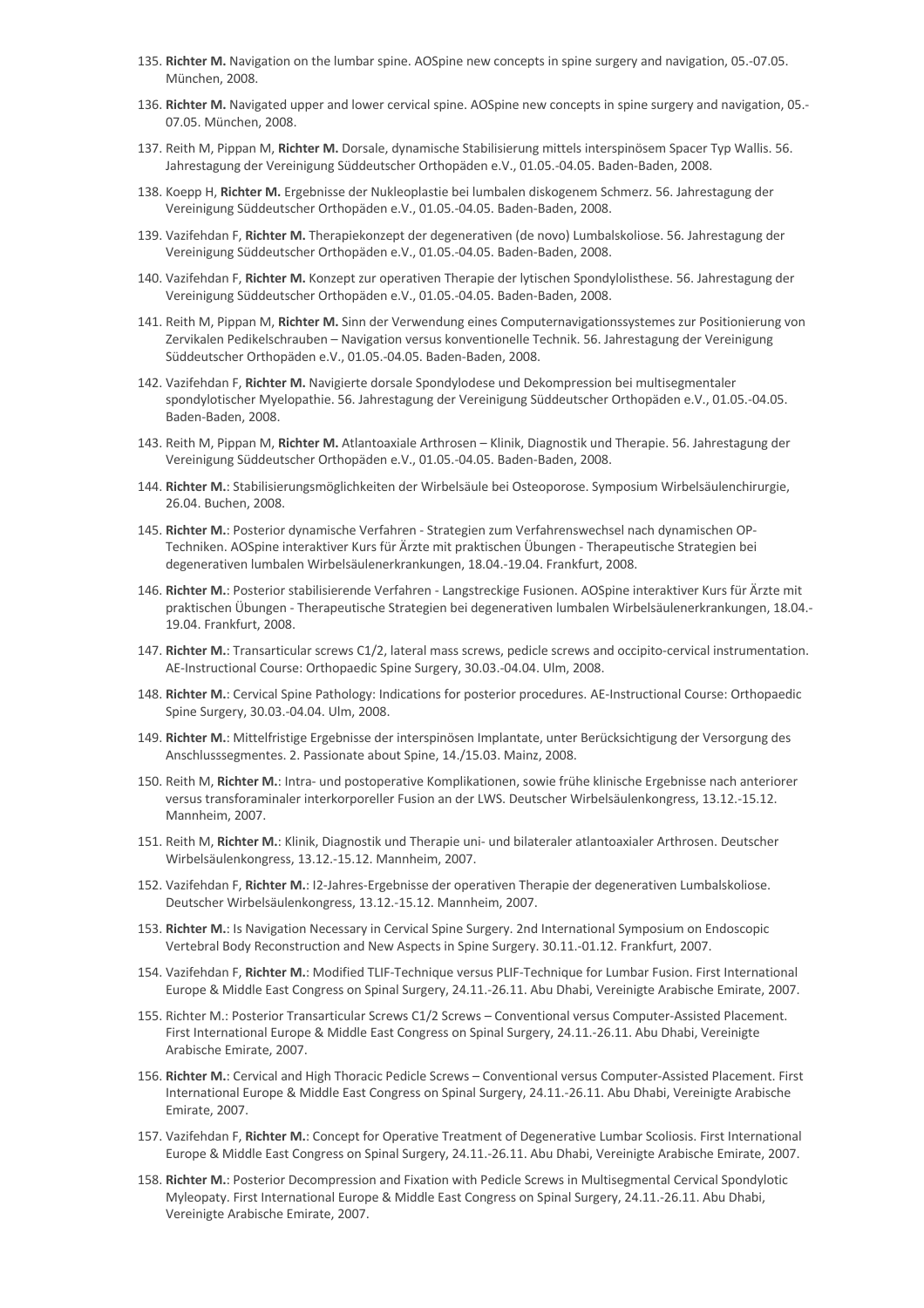- 159. Vazifehdan F, **Richter M.**: Concept for Operative Treatment of Isthmic Spondylolisthesis. First International Europe & Middle East Congress on Spinal Surgery, 24.11.-26.11. Abu Dhabi, Vereinigte Arabische Emirate, 2007.
- 160. **Richter M.**: Rheumathoid Instabilities of the Cervical Spine Indications and Techniques for Stabilization and Fusion. First International Europe & Middle East Congress on Spinal Surgery, 24.11.-26.11. Abu Dhabi, Vereinigte Arabische Emirate, 2007.
- 161. **Richter M.**: Cervical Pedicle Screws and Transarticular Screws C1/2 Accuracy in Conventional versus Computer-Assisted Placement. Grand Round, Department of Neurosurgery, University of San Francisco, 09.11. San Francisco, USA, 2007.
- 162. **Richter M.**: Computer Assisted Spine Surgery: Thoracic and Lumbar Spine. Grand Round, Department of Neurosurgery, University of San Francisco, 09.11. San Francisco, USA, 2007.
- 163. **Richter M.**: Computer Assisted Spine Surgery: Advanced Techniques using a Navigated Screw System. ulrich medical USA, Inc. Surgeon Training Course, Miracle Mile Medical Center, 07.11. Los Angeles, USA, 2007.
- 164. **Richter M.**: Besonderheiten der Biomechanik der HWS. Deutscher Kongress für Orthopädie und Unfallchirurgie, 24.10.-27.10. Berlin, 2007.
- 165. **Richter M.**: Konservative Therapie. Basiskurs der Wirbelsäule der DGOOC: Diagnostik, Therapie und operative Zugangswege bei degenerativen LWS-Erkrankungen, 28.09.-29.09. Frankfurt, 2007.
- 166. Richter M.: Neuronavigation and Cervical Screws: Transarticular screws C1/2 and cervical pedicle screws accuracy and complications in conventional and computer-assisted placement. Simposio Internacional de Coluna, 23.-25.08. Rio de Janeiro, Brasil, 2007.
- 167. **Richter M.**: Multisegmental cervical spondylotic myelopathy: posterior instrumentation with pedicle screws and decompression. Simposio Internacional de Coluna, 23.-25.08. Rio de Janeiro, Brasil, 2007.
- 168. **Richter M.**: Navigation on the Lumbar Spine. AOSpine New Concepts in Spine Surgery and Navigation, 17.05.- 19.05. Murnau/Feldkirchen, 2007.
- 169. **Richter M**.: Degenerative Cervical Spine: Treatment Options. AOSpine New Concepts in Spine Surgery and Navigation, 17.05.-19.05. Murnau/Feldkirchen, 2007.
- 170. Richter M.. Cervical Spine Pathology: Indications for posterior procedures. AE-Instructional Course: Orthopaedic Spine Surgery, 19.03.-23.03. Ulm, 2007.
- 171. **Richter M.**. Transarticular screws C1/2, lateral mass screws, pedicle screws and occipito-cervical instrumentation. AE-Instructional Course: Orthopaedic Spine Surgery, 19.03.-23.03. Ulm, 2007.
- 172. **Richter M.**: Wirbelsäulenchirurgie beim betagten Menschen. Aktuelle Trends in der Wirbelsäulenchirurgie, 14.02., Münster, 2007
- 173. **Richter M.**: Dorsale Dekompression und Stabilisierung bei spondylogener zervikaler Myelopathie. Dorsale Instrumentierungen der oberen Wirbelsäule, 15.12.-16.12., München, 2006
- 174. **Richter M.**: Spezielle biomechanische Aspekte dorsaler Stabilisierungen an der oberen Wirbelsäule. Dorsale Instrumentierungen der oberen Wirbelsäule, 15.12.-16.12., München, 2006
- 175. Reith M, Vazifehdan F, **Richter M.**: Dorsale dynamische Stabilisierung mittels interspinösem Spacer (Typ Wallis). Deutscher Wirbelsäulenkongress, 30.11.-02.12., München, 2006
- 176. **Richter M.**, Reith M, Vazifehdan F: Ventro-dorsale Korrekturspondylodese am lumbosakralen Übergang in minimalinvasiver Technik bei degenerativen Wirbelsäulenerkrankungen. Deutscher Wirbelsäulenkongress, 30.11.- 02.12., München, 2006
- 177. **Richter M.**, Vazifehdan F: Dorsale transartikuläre Schrauben C1/2 Konventionelle versus computernavigierte Platzierung. Deutscher Wirbelsäulenkongress, 30.11.-02.12., München, 2006
- 178. **Richter M.**, Vazifehdan F: Zervikale Pedikelschrauben: Konventionelle versus Computer-assistierte Platzierung. Deutscher Wirbelsäulenkongress, 30.11.-02.12., München, 2006
- 179. Vazifehdan F, **Richter M.**: Konzept zur operativen Therapie der degenerativen Lumbalskoliose. Deutscher Wirbelsäulenkongress, 30.11.-02.12., München, 2006
- 180. **Richter M.**, Reith M, Vazifehdan F: Dorsale Dekompression und Spondylodese mit Pedikelschrauben bei multisegmentaler Zervikaler Spondylotischer Myelopathie. Deutscher Wirbelsäulenkongress, 30.11.-02.12., München, 2006
- 181. **Richter M.**: Degenerative Lumbar Scoliosis. Current and Emerging Issues in Complex Lumbar Spine Surgery, 09.11.-11.11., St. Louis, USA, 2006
- 182. **Richter M.**: Lumbar Segmental Lordosis Restoriation after Disc Arthroplasty. Current and Emerging Issues in Complex Lumbar Spine Surgery, 09.11.-11.11., St. Louis, USA, 2006
- 183. **Richter M.**: Posterior cervical stabilization. 2nd Instructional Spine Course: "Spinal Trauma", 12.10.-14.10., Aachen, 2006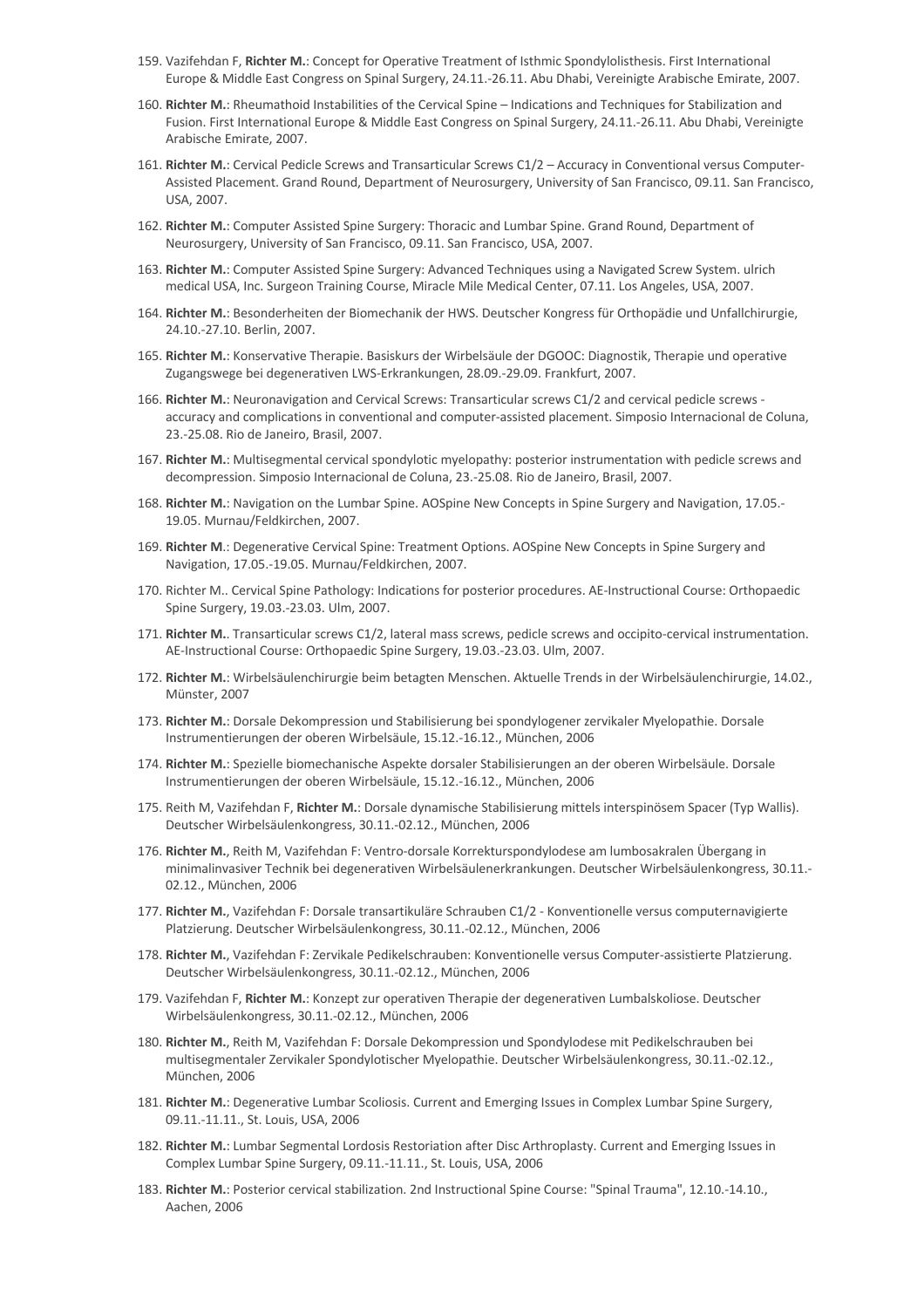- 184. **Richter M.**: Die operative Korrektur vertebragener Knochendefekte: Knochendefekte bei Mehrfachoperierten. Deutscher Kongress für Orthopädie und Wirbelsäulenchirurgie, 02.10.-06.10., Berlin, 2006
- 185. **Richter M.**: Osteosynthesetechniken mittlere/untere HWS Technik und Komplikationen. 6. Münsteraner Operationskurs an Thielfixierten Leichen, 28.09.-30.09, Münster, 2006
- 186. **Richter M**: Künstliche Bandscheibe Warum Maverick?. 55. Jahrestagung der Norddeutschen Orthopädenvereinigung, 15.-17.06. Hamburg, 2006
- 187. **Richter M**: Cervical Spine Pathology Indications for Posterior Procedures. AE-Instructional Course: Orthopaedic Spine Surgery, 20.03.-24.03., Ulm, 2006
- 188. **Richter M**: Transarticular Screws C1/2, Lateral Mass Screws, Pedicle Screws and Occipito-Cervical Instrumentation. AE-Instructional Course: Orthopaedic Spine Surgery, 20.03.-24.03., Ulm, 2006
- 189. **Richter M**: Biomechanic Considerations with Pedicle Screw Augmentation. Simposio Internacional Columna: Trauma Tumores Degeneracion, 10.-13.03., Guadalajara, Mexico, 2006
- 190. **Richter M**: Cervical Pedicle Screws: Conventional and Computer Assisted Placement. Simposio Internacional Columna: Trauma Tumores Degeneracion, 10.-13.03., Guadalajara, Mexico, 2006
- 191. **Richter M**: Rheumathoid Instabilities of the Cervical Spine. Simposio Internacional Columna: Trauma Tumores Degeneracion, 10.-13.03., Guadalajara, Mexico, 2006
- 192. **Richter M**: TangoRS Design and Technique of a new Polyaxial Pedicle Screw System. Simposio Internacional Columna: Trauma Tumores Degeneracion, 10.-13.03., Guadalajara, Mexico, 2006
- 193. **Richter M**: Treatment of Cervical Fractures and Tumors. Simposio Internacional Columna: Trauma Tumores Degeneracion, 10.-13.03., Guadalajara, Mexico, 2006
- 194. **Richter M**: Dorsale Instrumentierung der HWS. 5. Orthopädisch-Unfallchirurgisches Symposium, Aktuelle Wirbelsäulenchirurgie, 11.03. Bamberg, 2006
- 195. **Richter M**: Biomechanik der HWS. Forum Wirbelsäulenchirurgie, 19.01.-21.01., Arosa, Schweiz, 2006
- 196. **Richter M**.: Diagnostik und Therapie degenerativer Wirbelsäulenerkrankungen. Masterkurs "Orthopädie und Unfallchirurgie", 28.11.-01.12., Bad Nauheim, 2005
- 197. **Richter M**.: Osteoporotische Frakturen. Masterkurs "Orthopädie und Unfallchirurgie", 28.11.-01.12., Bad Nauheim, 2005
- 198. **Richter M**.: Rheumatische Instabilität der HWS. Masterkurs "Orthopädie und Unfallchirurgie", 28.11.-01.12., Bad Nauheim, 2005
- 199. **Richter M.**: Dorsal Spinal Navigation. Spinal Body Replacement and Endoscopic Reconstruction, 18.11.-19.11., Castle Vianden, Luxembourg, 2005
- 200. **Richter M**: Zervikale Pedikelschrauben BV-gestützte versus computernavigierte Instrumentierung. Tagung der Sektion Wirbelsäule der deutschen Gesellschaft für Neurochirurgie, 14.10.-15.10., Wiesbaden, 2005
- 201. **Richter M**: Stabilisierungstechniken bei osteoporotischer Wirbelsäule. Wirbelsäule 5.Münsteraner Operationskurs, 06.10.-08.10., Münster, 2005
- 202. **Richter M**: C1/C2 Fusion. Spinal Microsurgery 4, Posterior Approaches to the Cervical Spine and Craniocervical Junction, 03.10.-05.10., München, 2005
- 203. **Richter M**: Posterior Stabilizations of the Cervical Spine. Instructional Spine Course Spinal Tumor and Trauma 29.09.-01.10., Aachen, 2005
- 204. **Richter M**: Spinal Stenosis and Degenerative Spondylolisthesis. Decompression and Dynamic Stabilization. Lumbar Degenerative Spine Meeting, Indications, Innovative Techniques and Salvage Procedures, 08.09.-09.09., Frankfurt, 2005
- 205. **Richter M**: Navigation an der HWS. Vergleich CT-Intraoperativ 3D. Forum 3D, Intraoperative 3D Bildgebung der Standard im OP, 06.07., Ludwigshafen, 2005
- 206. **Richter M**: Navigation on the Cervical Spine. Comprehensive Spine Course, 19.05.-21.05., Heimstetten, 2005
- 207. Schütz U, **Richter M.**, Dreinhöfer K, Puhl W, Koepp H: Prospektive randomisierte Studie zur Beurteilung der diagnostischen Validität der lumbalen röntgenologisch kontrollierten Facettengelenksinfiltration mit der "oblique needle" -Technik bei degenerativem LWS-Syndrom. 53. Jahrestagung der Vereinigung Süddeutscher Orthopäden, 28.04.-01.05., Baden-Baden, 2005
- 208. Kocak T, Mattes T, **Richter M**., Puhl W: Navigierte gegen manuelle Pedikelinstrumentierung an der Lendenwirbelsäule mit einem Dynamischen Stabilisationssystem. 53. Jahrestagung der Vereinigung Süddeutscher Orthopäden, 28.04.-01.05., Baden-Baden, 2005
- 209. **Richter M**: Rheumathoid Instability of the Cervical Spine. AE-Instructional Course: Orthopaedic Spine Surgery, 13.03.-18.03., Ulm, 2005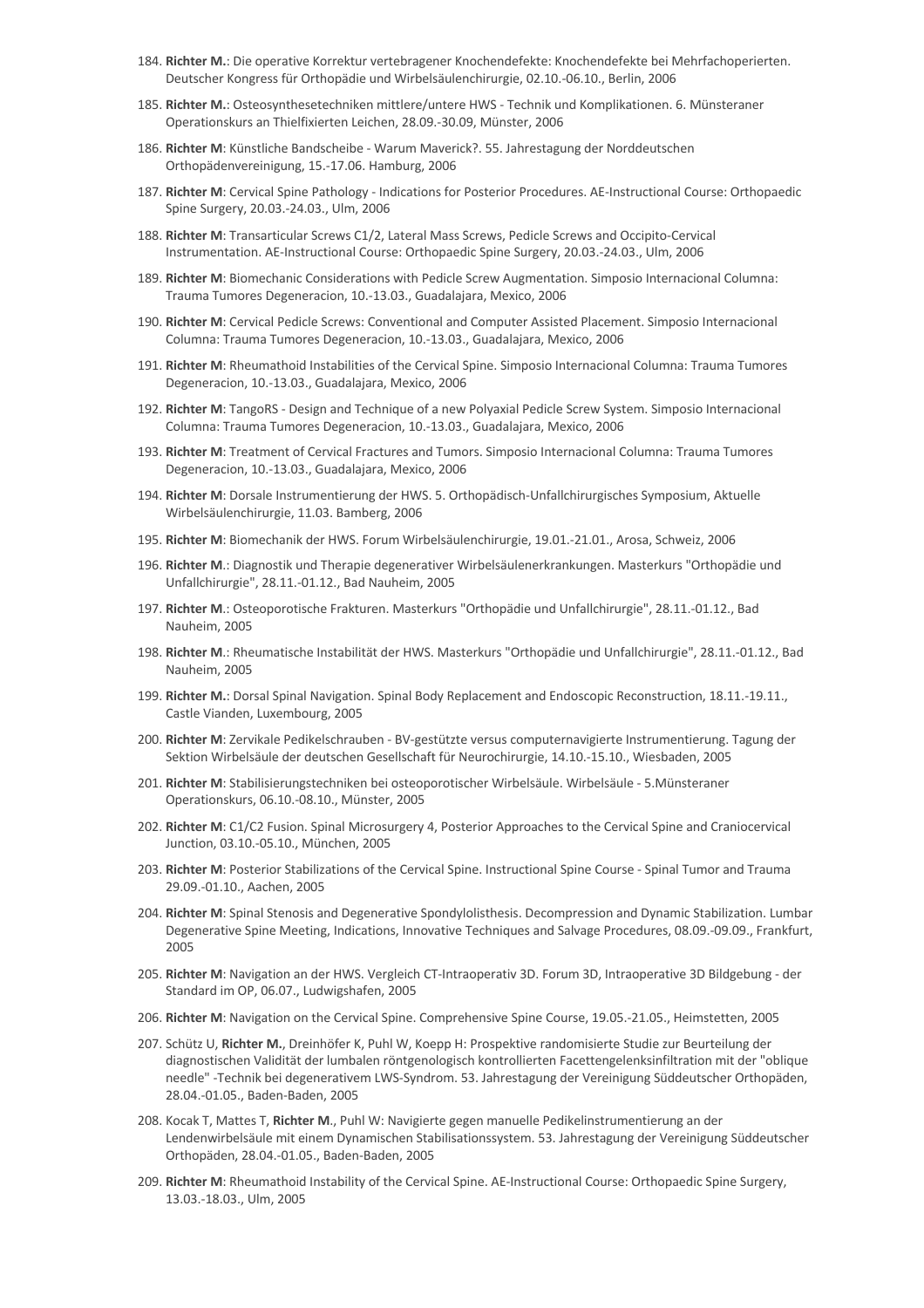- 210. **Richter M**: Rheumathoid Instability of the Cervical Spine. AE-Instructional Course: Orthopaedic Spine Surgery, 13.03.-18.03., Ulm, 2005
- 211. **Richter M**: Neue innovative Stabilisierungstechniken als Ersatz für Versteifungsoperationen. 489. Wissenschaftliche Sitzung der Medizinischen Gesellschaft Wiesbaden e.V., 01.02., Wiesbaden, 2005
- 212. **Richter M.**, Cakir B, Schmidt R: Ergebnisse der lumbalen Bandscheibenprothese bei degenerativer Bandscheibenerkrankung vs. Postnukleotomiesyndrom. 90. Tagung der Deutschen Gesellschaft für Orthopädie und Orthopädische Chirurgie (DGOOC) 21.10.-23.10., Berlin, 2004
- 213. Richter M., Cakir B, Schmidt R: Transartikuläre Schrauben C1/2 konventionelle vs. computer-assistierte Platzierung. 90. Tagung der Deutschen Gesellschaft für Orthopädie und Orthopädische Chirurgie (DGOOC) 21.10.- 23.10., Berlin, 2004
- 214. Richter M., Cakir B, Schmidt R: Dorsale Stabilisierung der HWS bei traumatischen Instabilitäten Indikationen und Ergebnisse. 68. Jahrestagung der Deutschen Gesellschaft für Unfallchirurgie (DGU) 19.10.-22.10., Berlin, 2004
- 215. Richter M.: Differentialindikation Fusion versus dyamische Stabilisierung der LWS. 2. Dessauer Neurochirurgisches Symposium, 11.09., Dessau, 2004
- 216. Richter M.: To fuse or not to fuse in degenerative disc disease. Symposium: Degenerative Disc Disease, July 10-12, Istambul, Turkey, 2004
- 217. Richter M., Cakir B, Schmidt R: Cervical and High-Thoracic Pedicle Screws Conventional vs. Computer Assisted Placement. Sixth Annual Congress of the South African Spine Society, June 17-19, Windhoek, Namibia, 2004
- 218. Richter M., Cakir B, Schmidt R: Posterior Decompression and Fixation in Multisegmental Cervical Spondylotic Myelopathy. Sixth Annual Congress of the South African Spine Society, June 17-19, Windhoek, Namibia, 2004
- 219. Richter M., Schmidt R, Cakir B: Transarticular Screws C1/2 Conventional vs. Computer Assiste Placement. Sixth Annual Congress of the South African Spine Society, June 17-19, Windhoek, Namibia, 2004
- 220. Richter M., Schmidt R, Cakir B: Lumbar Total Disc Arthroplasty Degenerative Disc Disease vs. Postdiscectomy Syndrome. Sixth Annual Congress of the South African Spine Society, June 17-19, Windhoek, Namibia, 2004
- 221. Richter M., Cakir B, Schmidt R: Indications and results of posterior cervical fixation in traumatic instabilities. Annual Meeting of the Cervical Spine Research Society European Section, Spineweek, May 30 - June 05, Porto, Portugal, 2004
- 222. Richter M., Cakir B, Schmidt R: Lumbar total disc arthroplasty degenerative disc disease versus postdiscectomy syndrom. Eurospine, Spineweek, May 30 - June 05, Porto, Portugal, 2004
- 223. Richter M., Schmidt R, Cakir B: Complications due to implant failures in posterior cervical instrumentation. Annual Meeting of the Cervical Spine Research Society European Section, Spineweek, May 30 - June 05, Porto, Portugal, 2004
- 224. Richter M., Schmidt R, Cakir B: Minimum two-year follow-up of 50 patients with posterior instrumentation of the cervical spine. Annual Meeting of the Cervical Spine Research Society European Section, Spineweek, May 30 - June 05, Porto, Portugal, 2004
- 225. Richter M., Schmidt R, Cakir B: Transarticular screws C1/2 conventional vs. computer assisted placement. Annual Meeting of the Cervical Spine Research Society European Section, Spineweek, May 30 - June 05, Porto, Portugal, 2004
- 226. Cakir B, Schmidt R, Ulmar B, Richter M.: Cervical myelopathy in spondyloepiphyseal dysplasia congenita due to spontaneous mutation of the COL2A1-Gen with substitution of GLY997\*SER - transient hemiplegia after C0-C2 arthrodesis with decompression. Annual Meeting of the Cervical Spine Research Society European Section, Spineweek, May 30 - June 05, Porto, Portugal, 2004
- 227. Cakir B, Schmidt R, Ulmar B, Richter M.: Segmental distraction after total disc replacement only a function of implant size? relation between implant size and postoperative disc height. Eurospine, Spineweek, May 30 - June 05, Porto, Portugal, 2004
- 228. Cakir B, Ulmar B, Schmidt R, Richter M.: Posterior dynamic stabilization of the lumbar spine an alternative to instrumented fusion in degenerative instability with spinal stenosis. Eurospine, Spineweek, May 30 - June 05, Porto, Portugal, 2004
- 229. Cakir B, Ulmar B, Schmidt R, Richter M.: Total disc replacement of the lumbar spine, relation between range of motion and clinical outcome. Eurospine, Spineweek, May 30 - June 05, Porto, Portugal, 2004
- 230. Schmidt R, Cakir B, Puhl W, Richter M.: Cement leakage in vertebroplasty: a relevant problem? Eurospine, Spineweek, May 30 - June 05, Porto, Portugal, 2004
- 231. Schmidt R, Cakir B, Puhl W, Richter M.: Is posterior decompression and instrumentation an effective tool for failed anterior surgery in CSM? A case review. Annual Meeting of the Cervical Spine Research Society European Section, Spineweek, May 30 - June 05, Porto, Portugal, 2004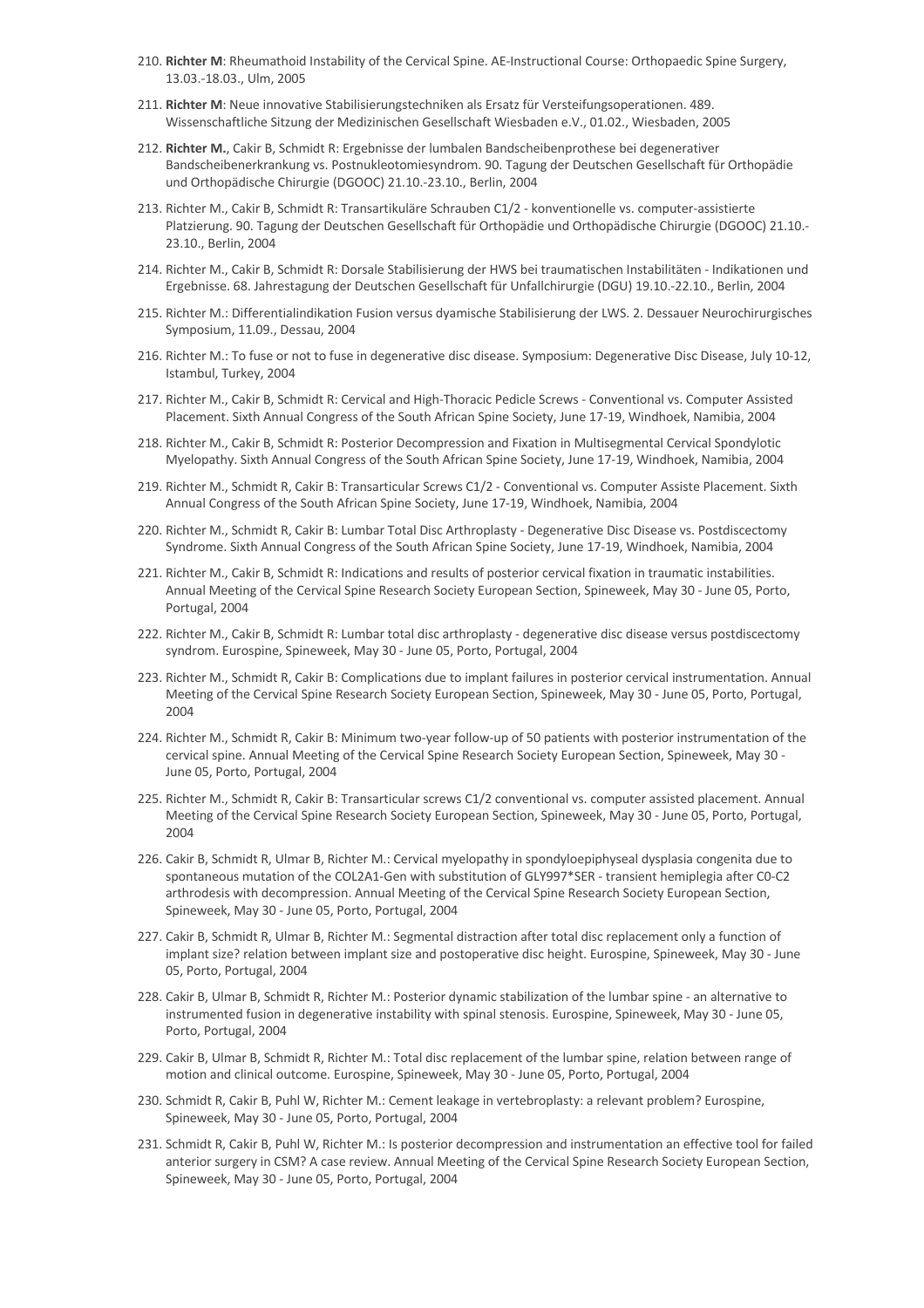- 232. Schmidt R, Wilke H-J, Puhl W, Richter M.: Effect of posterior constrained screw and rod system for primary stability: biomechanical in-vitro study in a cervical corporectomy model. Annual Meeting of the Cervical Spine Research Society European Section, Spineweek, May 30 - June 05, Porto, Portugal, 2004
- 233. Schmidt R, Wilke H-J, Puhl W, Richter M.: The porcine cervical spine a valid model for implant testing. Annual Meeting of the Cervical Spine Research Society European Section, Spineweek, May 30 - June 05, Porto, Portugal, 2004
- 234. Ulmar B, Cakir B, Huch K, Richter M.: Involvement of the cervico-thoracic spine in e-sophageal squamous cell carcinoma - review of the literature and case report. Annual Meeting of the Cervical Spine Research Society European Section, Spineweek, May 30 - June 05, Porto, Portugal, 2004
- 235. Richter M., Schmidt R, Cakir B: Klinische Ergebnisse lumbaler Bandscheibenprothesen bei degenerativer Bandscheibenerkrankung vs. Postnukleotomiesyndrom. 52. Jahrestagung der Vereinigung Süddeutscher Orthopäden e.V., 29.04.-02.05., Baden-Baden, 2004
- 236. Richter M.: Operative Versorgung von Verletzungen der HWS. 7. Neurotraumatologischer Weiterbildungskurs für Chirurgen, 26.04.-30.04, Ulm, 2004
- 237. Richter M.: Innovative mobilitätserhaltende Operationsverfahren bei degenerativen Wirbelsäulenerkrankungen als Ersatz für Fusionsoperationen. 3. Internationales ARCUS-Wintersymposium, 27.03.-03.04., Vulpera, Schweiz, 2004
- 238. Richter M.: Rheumathoid Instability of the Cervical Spine. 12th Ulm Spine Week Instructional Course Orthopaedic Spine Surgery, 14.03.-19.03., Ulm, 2004
- 239. Richter M.: Update in Treatment of Atlas Fractures. AO Masters Course, 15.-19.12., Davos, Switzerland, 2003
- 240. Richter M.: Computer Assisted Posterior Instrumentation of the Cervical Spine. Brainlab Spine Masters Europe 05.-06.12., Munich, Germany, 2003
- 241. Richter M.: Cervical Pedicle Screws Operative Techniques. Aegean Spine Review, 15.-20.11., Izmir, Turkey, 2003
- 242. Richter M.: Posterior Cervical Fixation with a new Modular Implant System. Aegean Spine Review, 15.-20.11., Izmir, Turkey, 2003
- 243. **Richter M.**, Cakir B, Käfer W: Atlanto-axiale Arthrose Diagnostik und Therapie. Deutscher Orthopädenkongress, 12.-16.11, Berlin, 2003
- 244. **Richter M.**, Mattes T, Cakir B: Cervikale und cerviko-thorakale Pedikelschrauben Vergleich konventioneller und computernavigierter Instrumentierung. Deutscher Orthopädenkongress, 12.-16.11, Berlin, 2003
- 245. **Richter M.**, Ulmar B, Cakir B: Dorsale selektive Dekompression und Stabilisierung bei lumbaler Spinalstenose mit degenerativer Instabilität - Instrumentierte Fusion vs. dynamische Instrumentierung. Deutscher Orthopädenkongress, 12.-16.11, Berlin, 2003
- 246. Cakir B, **Richter M.**: Zervikale Myelopathie bei Kongenitaler Spondyloepiphysärer Dysplasie durch Spontanmutation im COL2A1-Gen mit Substitution von Gly997‡Ser - Diagnostik und Therapie. Deutscher Orthopädenkongress, 12.-16.11, Berlin, 2003
- 247. Cakir B, Ulmar B, **Richter M.**: Dorsale Instrumentierungen der Wirbelsäule Effekt des Ultraschallmessers auf den intra- und postoperativen Blutverlust. Deutscher Orthopädenkongress, 12.-16.11, Berlin, 2003
- 248. **Richter M.**, Cakir B: Minimum 1 Jahres Follow-up nach dorsaler Instrumentierung der HWS mit einem neuen winkelstabilen Implantatsystem bei 50 Patienten. 67. Jahrestagung der Deutschen Gesellschaft für Unfallchirurgie 11.-15.11, Berlin, 2003
- 249. **Richter M.**: Rigid or dynamic instrumentation? Which method for which indication? International Spine Meeting 17.10.-18.10., Feldkirch, Austria, 2003
- 250. Cakir B, **Richter M.**: Total disc replacement a physiological reconstruction of the sagittal profile of the lumbar spine? A radiological study. 5th Annual Meeting of the Spine Society of Europe, EuroSpine, October 1-4, Prague, Czech Republic, 2003
- 251. Koepp H, Jätzold B, Ulmar B, Strohm R, Cakir B, Dreinhöfer K, Puhl W, **Richter M.**: Lumbar Spinal Stenosis Conservative Treatment or Selective Decompression. 5th Annual Meeting of the Spine Society of Europe, EuroSpine, October 1-4, Prague, Czech Republic, 2003
- 252. Cakir B, **Richter M.**: Efficacy and cost effectiveness of harmonic scalpel compared to electrocautery in posterior spinal instrumentation. 5th Annual Meeting of the Spine Society of Europe, EuroSpine, October 1-4, Prague, Czech Republic, 2003
- 253. **Richter M.**, Mattes T, Cakir B: Computer assisted posterior instrumentation of the cervical spine pedicle screws and transarticular screws C1/2. 5th Annual Meeting of the Spine Society of Europe, EuroSpine, October 1-4, Prague, Czech Republic, 2003
- 254. **Richter M.**, Cakir B: Minimum one year follow-up of 50 patients operated with a new implant system for posterior instrumentation of the cervical spine. Worldspine II, August 10-13, Chicago, USA, 2003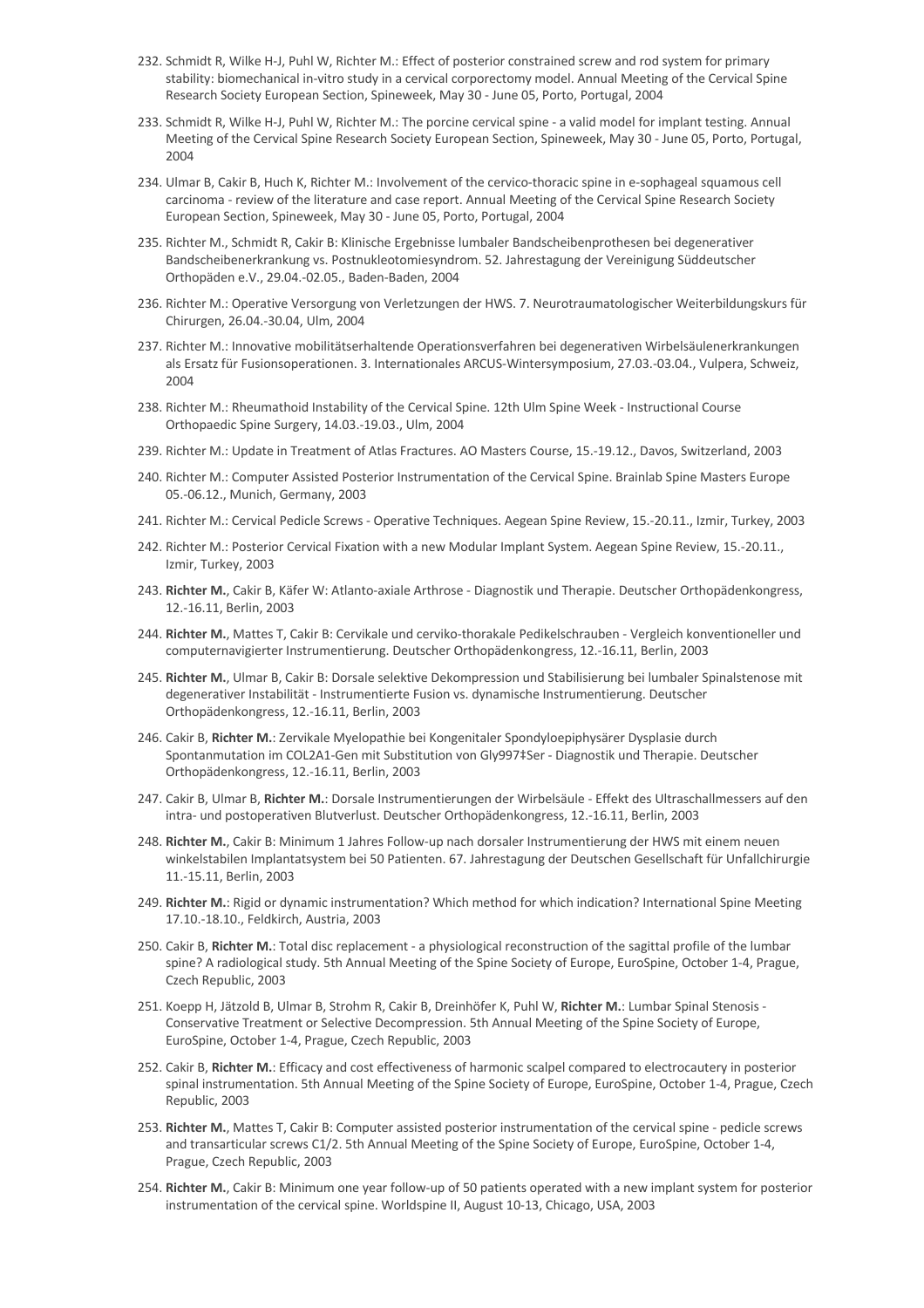- 255. **Richter M.**, Mattes T, Cakir B: Computer assisted posterior instrumentation of the cervical spine. Worldspine II, August 10-13, Chicago, USA, 2003
- 256. **Richter M.**, Schmidt R, Wilke H-J: Biomechanical evaluation of different posterior atlanto-axial fixation techniques. Worldspine II, August 10-13, Chicago, USA, 2003
- 257. **Richter M.**, Schmidt R, Wilke H-J: Pedicle screws and stable rod-screw connections improve cervical spine fixation. Worldspine II, August 10-13, Chicago, USA, 2003
- 258. **Richter M.**, Cakir B, Puhl W: Posterior Decompression and Fixation in Multisegmental Cervical Spondylotic Myelopathy. XVIII Annual Meeting Cervical Spine Research Society, June 19-20, Barcelona, Spain, 2003
- 259. **Richter M.**, Mattes T, Cakir B: Cervical and High-Thoracic Pedicle Screws Conventional vs. Computer Assisted Placement. XVIII Annual Meeting Cervical Spine Research Society, June 19-20, Barcelona, Spain, 2003
- 260. Mattes T, Cakir B, **Richter M.**: Computer assisted posterior instrumentation of the cervical and cervico-thoracic spine. CAOS-International, June 18-21, Marbella, Spain, 2003
- 261. Cakir B, **Richter M.**: Atlanto-occipital subluxation due to occipital condyle fracture. XVIII Annual Meeting Cervical Spine Research Society, June 19-20, Barcelona, Spain, 2003
- 262. Huch K, Cakir B, Dreinhöfer K, Puhl W, **Richter M.**: Posterior Pedicle Screw Instrumentation and Decompression in Cervical Neoplasm. XVIII Annual Meeting Cervical Spine Research Society, June 19-20, Barcelona, Spain, 2003
- 263. **Richter M.**: Pedikelschraubenosteosynthese an der HWS. AO-Seminar Navigation und Robotics, Innovation in der Wirbelsäulenchirurgie, 22.05.-23.05., Essen, 2003
- 264. Koepp H, Jätzold B, Strohm R, Dreinhöfer K, **Richter M.**: Erste Ergebnisse der Tagesklinik für spezielle orthopädische Schmerztherapie (SOS) im Rehabilitationskrankenhaus Ulm. Der Deutsche Schmerztag, 13.-15.03., Frankfurt, 2003
- 265. **Richter M.**, Cakir B, Puhl W: Dorsale Dekompression und Stabilisierung bei langstreckiger cervikaler spondylotischer Myelopathie mit einem winkelstabilen Implantatsystem. Symposium Spinalstenose, 29.11.- 30.11., Mainz, 2002
- 266. Koepp H, Strohm R, Cakir B, Ulmar B, Dreinhöfer K, **Richter M.**: Operative Therapie der Spinalkanalstenose mit degenerativer Instabilität - Dorsoventrale Spondylodese mit selektiver Dekompression vs. Dynamische Stabilisierung (Dynesis) mit selektiver Dekompression. Symposium Spinalstenose, 29.11.-30.11., Mainz, 2002
- 267. **Richter M.**, Schmidt R, Wilke H-J: Dorsale atlanto-axiale Stabilisierung biomechanischer in-vitro Vergleich von 6 verschiedenen Techniken. 66. Jahrestagung der Deutschen Gesellschaft für Unfallchirurgie, 12.11.-16.11., Berlin, 2002
- 268. **Richter M.**: Posterior instrumentation of the cervical spine and the cervico-thoracic junction with VectorVision Spine. Brainlab Spine Masters Europe 11.10.-12.10., Munich, Germany, 2002
- 269. **Richter M.**, Schmidt R, Wilke H-J, Puhl W: Pedikelschrauben und winkelstabile Schrauben-Stabverbindungen verbessern die biomechanische Primärstabilität bei der dorsalen Instrumentierung der subaxialen Halswirbelsäule. Deutscher Orthopädenkongress, 25.09.-28.09., Berlin, 2002
- 270. Huch K, Dreinhöfer K, Puhl W, **Richter M.**: Palliative dorsale Instrumentierung bei cervikalen Metastasen und Tumoren. Deutscher Orthopädenkongress, 25.09.-28.09., Berlin, 2002
- 271. Schmidt R, Wilke H-J, **Richter M.**: Sind Halswirbelsäulen vom Schwein ein adequates Testmodell für die Instrumentierung der subaxialen Halswirbelsäule? Deutscher Orthopädenkongress, 25.09.-28.09., Berlin, 2002
- 272. Cakir B, Wilke H-J, Claes L, Puhl W, **Richter M.**: In Vitro Biomechanical Evaluation of a New Rod-Screw Implant System for the Posterior Ocipito-Cervical Instrumentation. 6th International Congress on Spinal Surgery, Ankara, Turkey, 04.09.-07.09., 2002
- 273. Cakir B, **Richter M.**: Clinical Follow-Up of a New Implant System for Posterior Cervical Spine Instrumentation. 6th International Congress on Spinal Surgery, Ankara, Turkey, 04.09.-07.09., 2002
- 274. Ulmar B, Cakir B, **Richter M.**: Vertebral Body Replacement with Expandable Titanium Cages. 6th International Congress on Spinal Surgery, Ankara, Turkey, 04.09.-07.09., 2002
- 275. **Richter M.**, Schmidt R, Wilke H-J: Posterior atlantoaxial fixation biomechanical in-vitro comparison of six different techniques. XVII Annual Meeting Cervical Spine Research Society, June 13-14, Paris, France, 2002
- 276. **Richter M.**, Schmidt R, Wilke H-J: Pedicle-screws and stable rod-screw connections improve stability in posterior instrumentation of the cervical spine. XVII Annual Meeting Cervical Spine Research Society, June 13-14, Paris, France, 2002
- 277. **Richter M.**: Diagnostik und Therapie der Spinalstenose. 6. Internationaler Sportärztekongress, Oberstdorf, 30.09.- 03.10.1999, 2001
- 278. **Richter M.**: Vergleichende biomechanische Untersuchungen dorsaler Implantatsysteme zur Stabilisierung der oberen Halswirbelsäule und erste klinische Erfahrungen mit neon occipito-cervical system. Symposium: Rheuma spezielle Fragestellungen und therapeutische Optionen, 01.09., Halle, 2001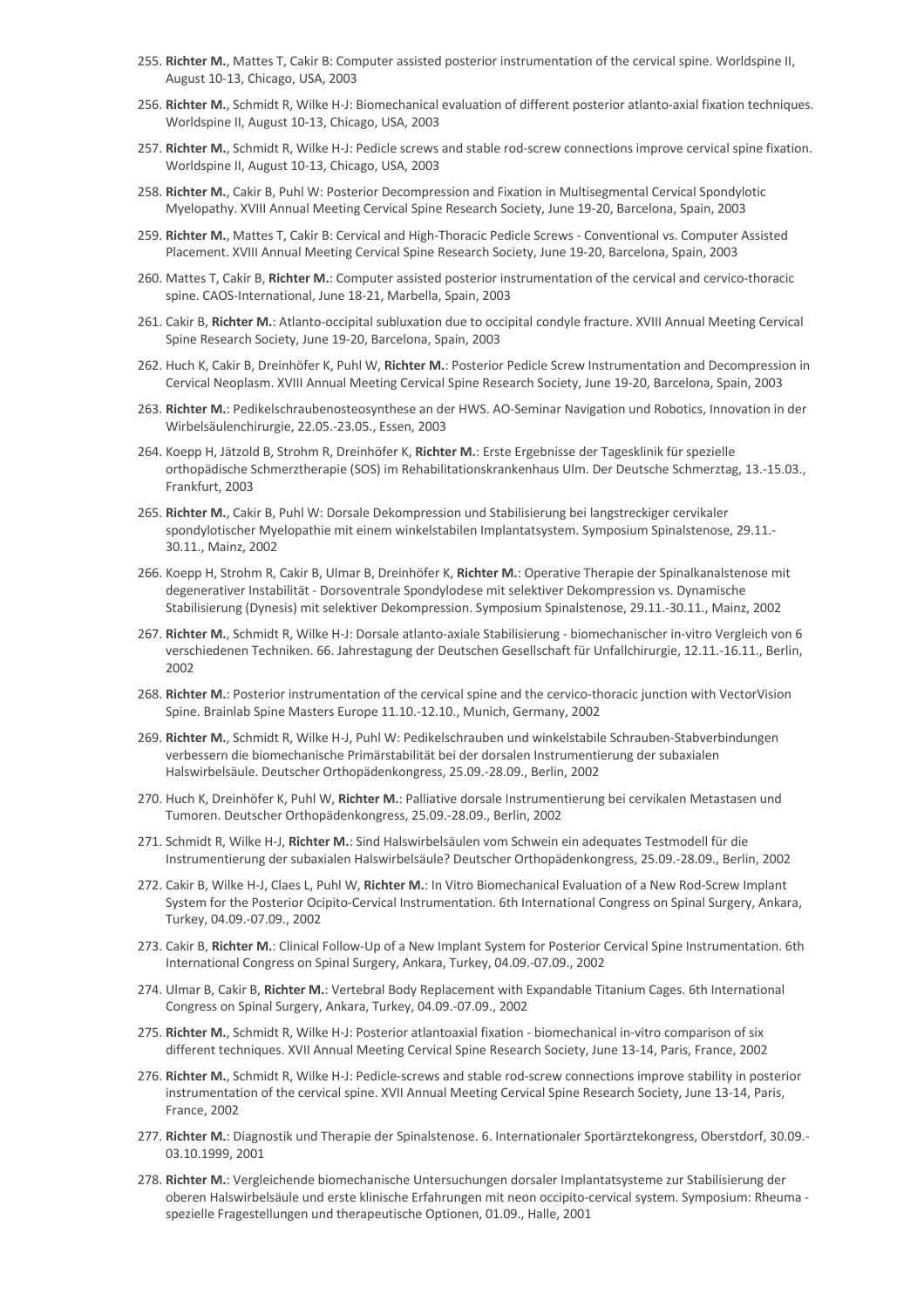- 279. **Richter M.**, Puhl W: Clinical evaluation of neon a new modular rod-screw implant system for the posterior instrumentation of the occipito-cervical spine. XVIII. Annual Meeting, Cervical Spine Research Society, 05.07.- 07.07.2001, Turin, Italy, 2001
- 280. **Richter M.**, Puhl W: Implantatbedingte Komplikationen bei der Instrumentierung der HWS. 49, Jahrestagung der Vereinigung Süddeutscher Orthopäden e. V. 28.04.-01.05.2001, Baden-Baden, 2001
- 281. **Richter M.**, Puhl W: neon ein winkelstabiles Implantatsystem für die dorsale occipito-cervikale Instrumentierung: biomechanischer Vergleich mit etablierten Systemen. 49, Jahrestagung der Vereinigung Süddeutscher Orthopäden e. V. 28.04.-01.05.2001, Baden-Baden, 2001
- 282. **Richter M.**, Puhl W: Innovative Techniken zur dorsalen C1/2 Spondylodese. 49, Jahrestagung der Vereinigung Süddeutscher Orthopäden e. V. 28.04.-01.05.2001, Baden-Baden, 2001
- 283. **Richter M.**: Operative Versorgung von Verletzungen der HWS. 4. Neurotraumatologischer Weiterbildungskurs für Chirurgen, 23.04.-27.04, Ulm, 2001
- 284. **Richter M.**, Wilke H-J, Neller S, Claes L, Puhl W: neon ein winkelstabiles Implantatsystem für die dorsale occipitocervikale Instrumentierung: biomechanischer Vergleich mit etablierten Systemen. XXIII. Münchner Symposium für Experimentelle Chirurgie 09.-10.02., München, 2001
- 285. **Richter M**., Amiot L-P, Puhl W: Computernavigation bei der dorsalen Instrumentierung der HWS eine in-vitro Studie. XXIII. Münchner Symposium für Experimentelle Chirurgie 09.-10.02., München, 2001
- 286. **Richter M.**: Computernavigation in der Wirbelsäulenchirurgie. 2. Wirbelsäulenkurs, 4.-6.10., Halle, 30.09.- 03.10.1999, 2000
- 287. **Richter M.**, Kluger P, Puhl W: Innovatives kanüliertes Implantatsystem zur dorsalen C1/2-Instrumentierung mit Adaptierung an ein CAS-System. 64. Jahrestagung der Deutschen Gesellschaft für Unfallchirurgie, 10.09. - 13.09., Hannover, 2000
- 288. **Richter M.**, Wilke H-J, Kluger P, Claes L, Puhl W: Biomechanics of a new modular rod-screw implant system for the posterior occipito-cervical instrumentation. Worldspine 1, August 27 - September 1, Berlin, 2000
- 289. **Richter M.**, Amiot L P, Kluger P, Neller S, Puhl W: In-vitro evaluation of computer assisted surgery in posterior instrumentation of the cervical spine. Worldspine 1, August 27 - September 1, Berlin, 2000
- 290. **Richter M.**, Amiot L P, Kluger P, Puhl W: Computer assisted surgery in posterior instrumentation of the cervical spine - an in-vitro feasibility study. XVI Annual Meeting Cervical Spine Research Society, June 21-23, London, UK, 2000
- 291. **Richter M.**, Wilke H-J, Kluger P, Claes L, Puhl W: Biomechanical Evaluation of a new modular Rodscrew Implant System for the Posterior Instrumentation of the Occipito-Cervical Spine: In-Vitro Comparison with 2 established Implant Systems. XVI Annual Meeting Cervical Spine Research Society, June 21-23, London, UK, 2000
- 292. **Richter M.**: Cervical Fixation: Current Concepts in Spinal Surgery in the new Millenium, June 1. Cape Town, South Africa, 2000.
- 293. **Richter M.**, Kluger P: Implant related complications in cervical spine instrumentation. Spine Congress 2000, June 2-3. Cape Town, South Africa, 2000.
- 294. **Richter M.**: Computer assisted surgery in posterior instrumentation of the cervical spine an in-vitro feasibility study. Spine Congress 2000, June 2-3. Cape Town, South Africa, 2000.
- 295. **Richter M.**, Neller S, Kluger P: CAS in transpedicular and C1/2 transarticular instrumentation of the cervical spine An in-vitro feasibility study. 5th International Symposium on Computer Assisted Orthopaedic Surgery, Davos, Schweiz, February 17-19, 2000
- 296. **Richter M.**: Computernavigation in der Wirbelsäulenchirurgie. Allgäuer Herbstsporttage, Oberstdorf, 30.09.- 03.10.1999
- 297. Dürselen L, **Richter M.**, Ignatius A, Wermter A, Missler F, Claes L: Resorbable textile implants with bone contact. Techtextil Symposium, Frankfurt, April 15, 1999
- 298. **Richter M.**, Kluger P, Wilke H J: Monocortical expansion screw for the use in anterior internal fixation of the cervical spine - Biomechanical comparison with 2 established implant systems. XIV. Annual Meeting of the Cervical Spine Research Society, European Section, Varese, Italy, September, 17-19, 1998
- 299. **Richter M.**, Kluger P, Wilke H J: Load-displacement properties of the normal and injured lower cervical spine. XIV. Annual Meeting of the Cervical Spine Research Society, European Section, Varese, Italy, September, 17-19, 1998
- 300. Kluger P, **Richter M.**: Monocortical fixation of anterior plates in the cervical spine with expansion screws in difficult cases. XIV. Annual Meeting of the Cervical Spine Research Society, European Section, Varese, Italy, September, 17-19, 1998
- 301. Kothe R, **Richter M.**, Wiesner L, Kluger P: Two centre's clinical experience with the "Madeira-Plate" for occipitocervical fusion. The first 25 patients. XIV. Annual Meeting of the Cervical Spine Research Society, European Section, Varese, Italy, September, 17-19, 1998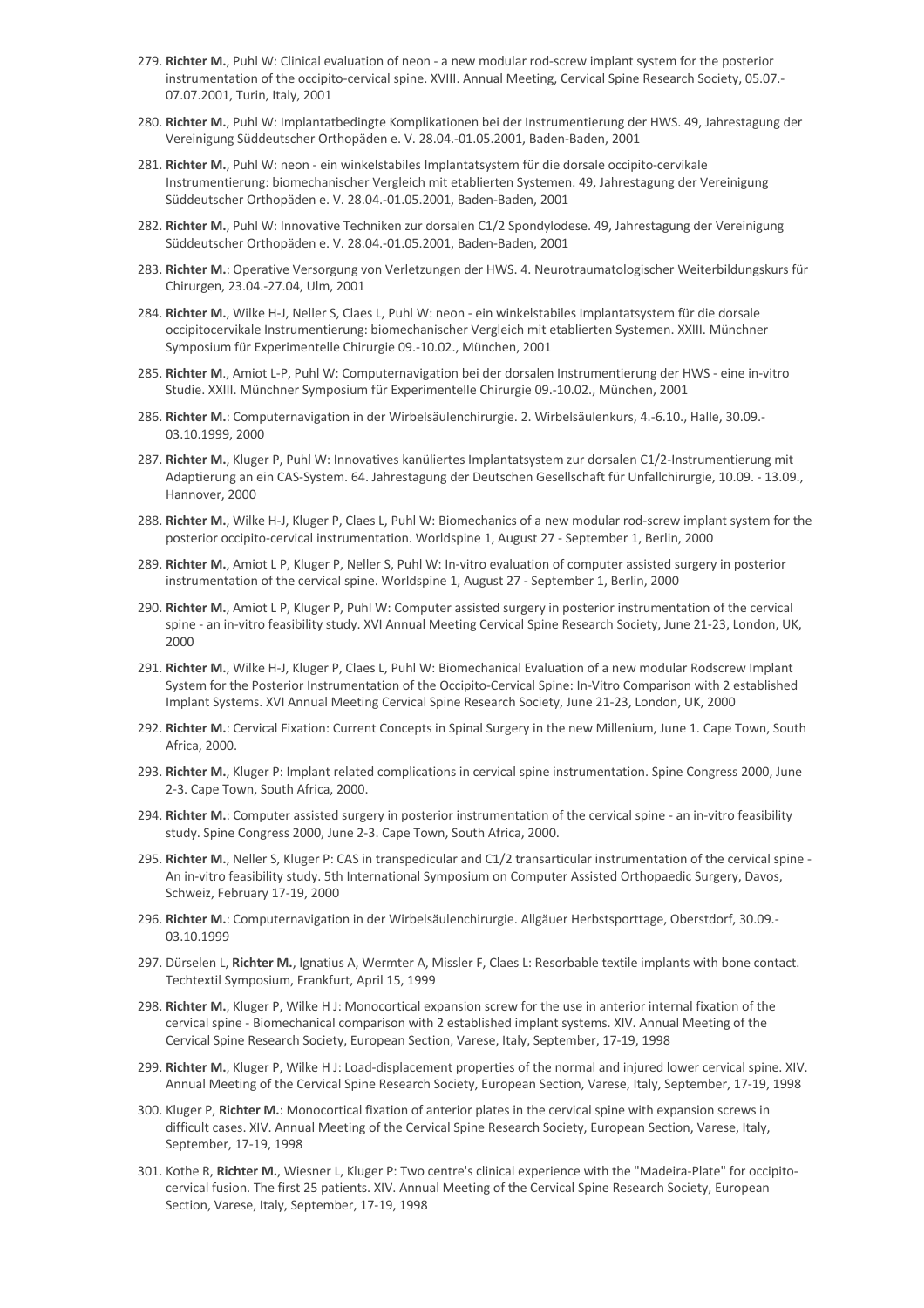- 302. **Richter M.**, Wilke H J, Kluger P, Claes L, Puhl W: Biomechanical evaluation of a newly developed monocortical expansion screw for the use in anterior internal fixation of the cervical spine. Eurospine, Innsbruck, Austria, June, 24.-28., 1998
- 303. **Richter M.**, Wilke H J, Kluger P, Claes L, Puhl W: In-vitro biomechanical evaluation of a newly developed monocortical expansion screw for the use in anterior internal fixation of the cervical spine - comparison with 2 established internal fixation systems. Biomechanica 97, Davos, Switzerland, October, 28-29, 1997
- 304. Dürselen L, **Richter M.**, Ignatius A, Kiefer H, Missler F, Claes L: Acutely repaired proximal anterior cruciate ligament ruptures in sheep - by augmentation improved stability and reduction of cartilage damage. 13th European Conference on Biomateri-als, Göteborg, Sweden, 4.-7. September, 1997
- 305. Ignatius A, Unterricker K, **Richter M.**, Lohse P, Hirst H, Claes L: A new composite made of polyurethane and glass ceramic in a loaded implant model: A biomechanical and histological analysis. 13th European Conference on Biomaterials, Göteborg, Sweden, 4.-7. September, 1997
- 306. **Richter M.**, Dürselen L, Claes L: In vitro effects of augmentation in primary ACL repair. The Third Congress of the European Federation of National Associations of Orthopaedics and Traumatology, Barcelona, Spain, April, 24.-27, 1997
- 307. **Richter M.**, Dürselen L, Claes L: Acute proximal ACL ruptures heal Augmentation improves stability and reduces cartilage damage. The Third Congress of the European Federation of National Associations of Orthopaedics and Traumatology, Barcelona, Spain, April, 24.-27, 1997
- 308. **Richter M.**, Dürselen L, Claes L: Augmentierte Reinsertion frischer proximaler VKB-Rupturen Heilungsverhalten in Abhängigkeit vom Versorgungszeitpunkt. Deutscher Orthopädenkongreß, Wiesbaden, 17.-20.10.1996, 1996
- 309. **Richter M.**, Dürselen L, Kiefer H, Nußbaumer S, Claes L: Effects of augmentation in primary ACL repair. 7th Congress of the European Society of Sports Traumatology, Knee Surgery and Arthroscopy, Budapest, Hungary, May, 10-15, 1996
- 310. Dürselen L, **Richter M.**, Kiefer H, Ignatius A, Missler F, Claes L: Acute repair of proximal ACL ruptures with and without a biodegradable augmentation in a sheep model. 7th Congress of the European Society of Sports Traumatology, Knee Surgery and Arthroscopy, Budapest, Hungary, May, 10-15, 1996
- 311. **Richter M.**, Dürselen L, Kiefer H, Missler F, Ignatius A, Claes L: Heilungsverhalten transossär reinserierter proximaler VKB-Rupturen im Tierversuch - Eine resorbierbare Augmentation verbessert die Stabilität und vermindert Knorpelschäden. Workshop Bioresorbierbare Implantatmaterialien, Reisensburg / Günzburg, 09.- 11.05.1996, 1996
- 312. Dürselen L, **Richter M.**, Claes L, Kiefer H, Nußbaumer S: Biomechanische Effekte der Augmentation mit PDS-Kordel bei vorderer Kreuzbandnaht. Workshop Bioresorbierbare Implantatmaterialien, Reisensburg / Günzburg, 09.- 11.05.1996, 1996
- 313. Hehl G, Strecker W, Becker U, **Richter M.**, Kiefer H: Klinische Erfahrung mit der PDS-Augmentation bei operativer Versorgung frischer proximaler VKB-Rupturen. Work-shop Bioresorbierbare Implantatmaterialien, Reisensburg / Günzburg, 09.-11.05.1996, 1996
- 314. **Richter M.**, Dürselen L, Kiefer H, Claes L: Primär transossär reinserierte frische proximale VKB-Rupturen heilen Eine zusätzliche Augmentationverbessert die Stabilität und vermindert 22. - 25. November, 1995
- 315. **Richter M.**, Dürselen L, Kiefer H, Missler F, Ignatius A, Claes L: Acute repaired proximal ACL ruptures heal augmentation improves stability and reduces cartilage damage. Combined Orthopaedic Research Societies Meeting, November 6 - 8, 1995, San Diego, USA
- 316. **Richter M.**, Kiefer H, Hehl G: Beeinträchtigung der Sportfähigkeit und Muskelkraft nach operativer Versorgung von Rupturen des hinteren Kreuzbandes. 34. Deutscher Sportärztekongreß, Saarbrücken: 19.-22. Oktober, 1995
- 317. **Richter M.**, Hanselmann K, Kiefer H, Hehl G: Kollagene Ultrastruktur 1 Jahr nach operativer Versorgung frischer VKB-Rupturen - Augmentierte transossäre Reinsertion vs. Rekonstruktion mit autologer Patellarsehne. 12. AGA-Kongreß, Baden-Baden, 29.-30. September 1995
- 318. Kiefer H, **Richter M**., Hehl G: Arthroscopic repair of joint fracture. The Second Congress of the European Federation of National Associations of Orthopaedics and Traumatology, Munich, July 4 - 7, 1995
- 319. **Richter M.**, Kiefer H, Hehl G: Nine year results after reconstruction of chronic posterior cruciate ligament insufficiencies using carbon fiber ligament prostheses. 2nd Congress of the European Federation of National Associations of Orthopaedics and Traumatology, 04.-07.07.1995, München
- 320. **Richter M**., Kiefer H, Höllen I: Displaced humeral head fractures results in relation to type of operative treatment. 2nd Congress of the European Federation of National Associations of Orthopaedics and Traumatology, 04.-07.07.1995, München
- 321. **Richter M.**, Kiefer H, Hehl G: Long-term results of acute repair in combined anterior cruciate ligament and posterior cruciate ligament injuries. 5th Conference European Orthopaedic Research Society, 02.-03.07.1995, München